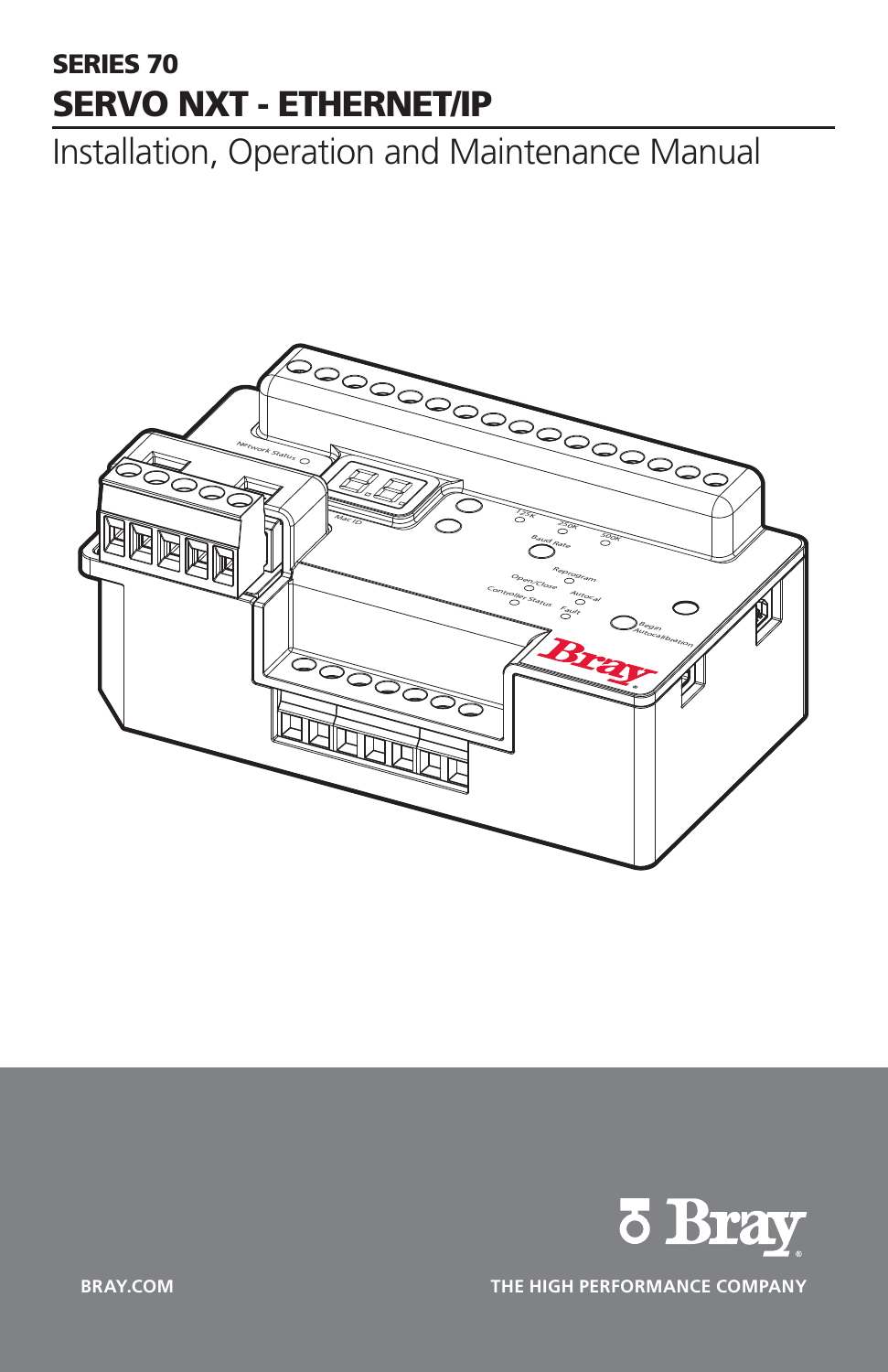**FOR MORE INFORMATION ON THIS PRODUCT AND OTHER BRAY PRODUCTS PLEASE VISIT OUR WEBSITE – [www.bray.com](http://www.bray.com)**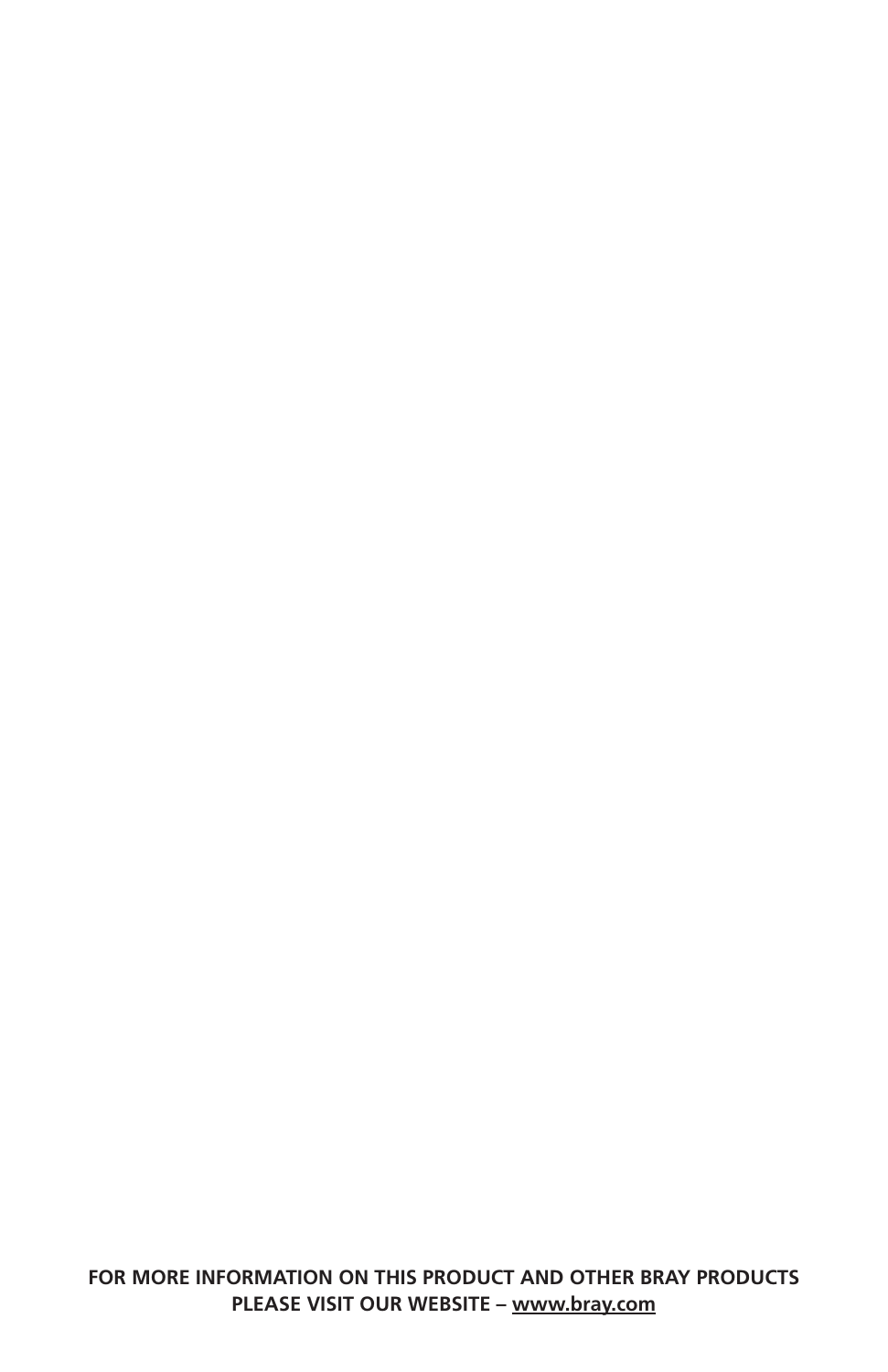

# **Table of Contents**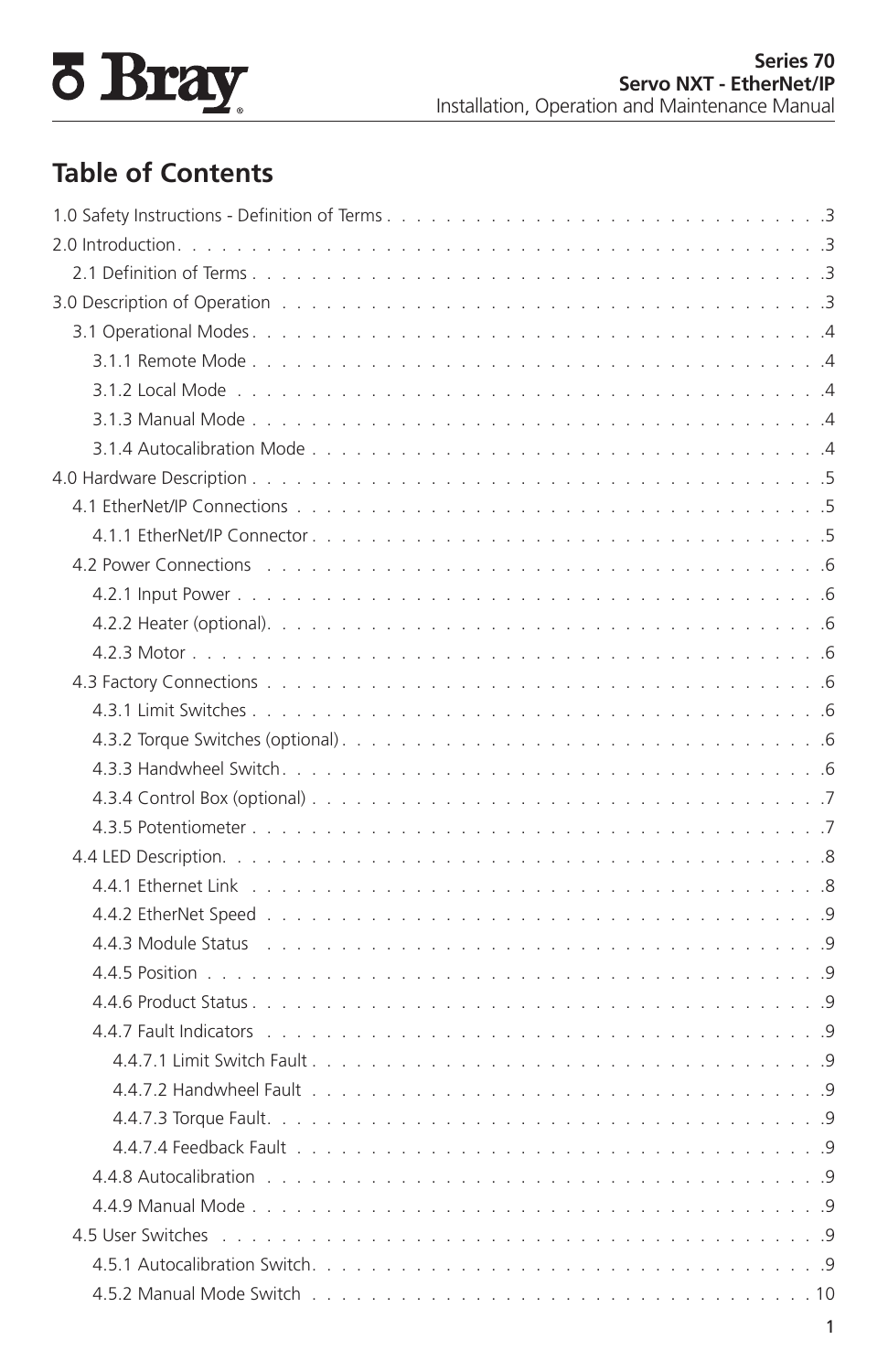# **8 Bray**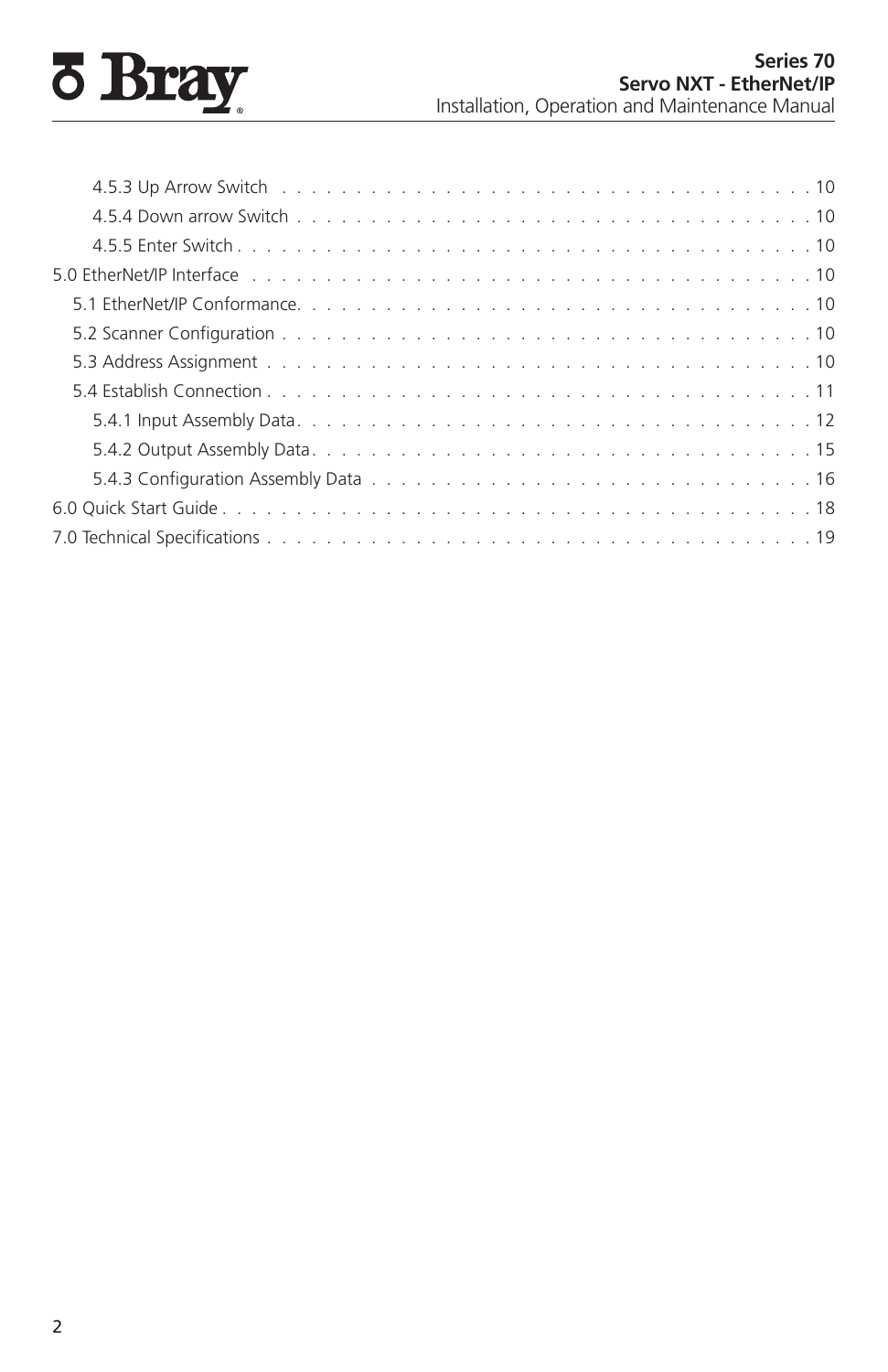<span id="page-4-0"></span>

## **1.0 Safety Instructions - Definition of Terms**

#### **READ AND FOLLOW THESE INSTRUCTIONS SAVE THESE INSTRUCTIONS**

| WARNING        | Indicates a potentially hazardous situation which, if not avoided, could result in death or serious injury.                                                                |
|----------------|----------------------------------------------------------------------------------------------------------------------------------------------------------------------------|
| <b>CAUTION</b> | Indicates a potentially hazardous situation which, if not avoided,<br>may result in minor or moderate injury.                                                              |
| <b>NOTICE</b>  | Used without the safety alert symbol indicates a potential situation<br>which, if not avoided, may result in an undesirable result or state,<br>including property damage. |

## **2.0 Introduction**

The S70 Servo NXT EtherNet/IP controller is an EtherNet/IP adapter that provides complete control and monitoring of the Bray S70 Electric Valve Actuator. The basic function of the S70 Servo NXT EtherNet/IP is to position the S70 Actuator in response to commands from an EtherNet/IP scanner. The scanner generates the desired process setpoint, in this case valve position, and continually monitors the process variables generated by the adapters. Varying commands to the S70 Servo NXT EtherNet/IP will change the S70 Actuator position, which in turn moves the underlying control valve to create a change in the process variable. The scanner calculates and transmits the appropriate commands to the S70 Servo NXT EtherNet/IP to establish and maintain the desired process setpoint.

#### **2.1 Definition of Terms**

- Servo NXT EIP Bray EtherNet/IP-based controller, primarily intended for use in the Series 70 electric actuator. It is assumed that any actuator is connected to a rotary valve.
- Scanner Opens connections with EtherNet/IP adapters, like the Servo NXT EIP, and initiates data transfers.

## **3.0 Description of Operation**

The primary function of the Servo NXT EIP is to position the valve based on the feedback position provided by a local potentiometer. The feedback position is internally correlated to the valve position through an autocalibration sequence, where the Servo NXT EIP finds the limits of operation by operating the actuator through its range of travel. Once calibrated, the Servo NXT EIP will operate the actuator until the feedback position is close enough to the command position that it is within the deadband, aka the maximum allowed offset in positioning of the valve. The command position is provided by the scanner and ultimately determines the valve position.

The Servo NXT EIP is a product that conforms to the requirements set forth in the EtherNet/ IP standards, an industrial EtherNet network solution defined by the ODVA. This ensures the Servo NXT EIP operates reliably when connected to other conformant EtherNet/IP devices. Additionally, the Servo NXT EIP uses the same communication objects as other EtherNet/ IP devices, making for a consistent experience during setup and use.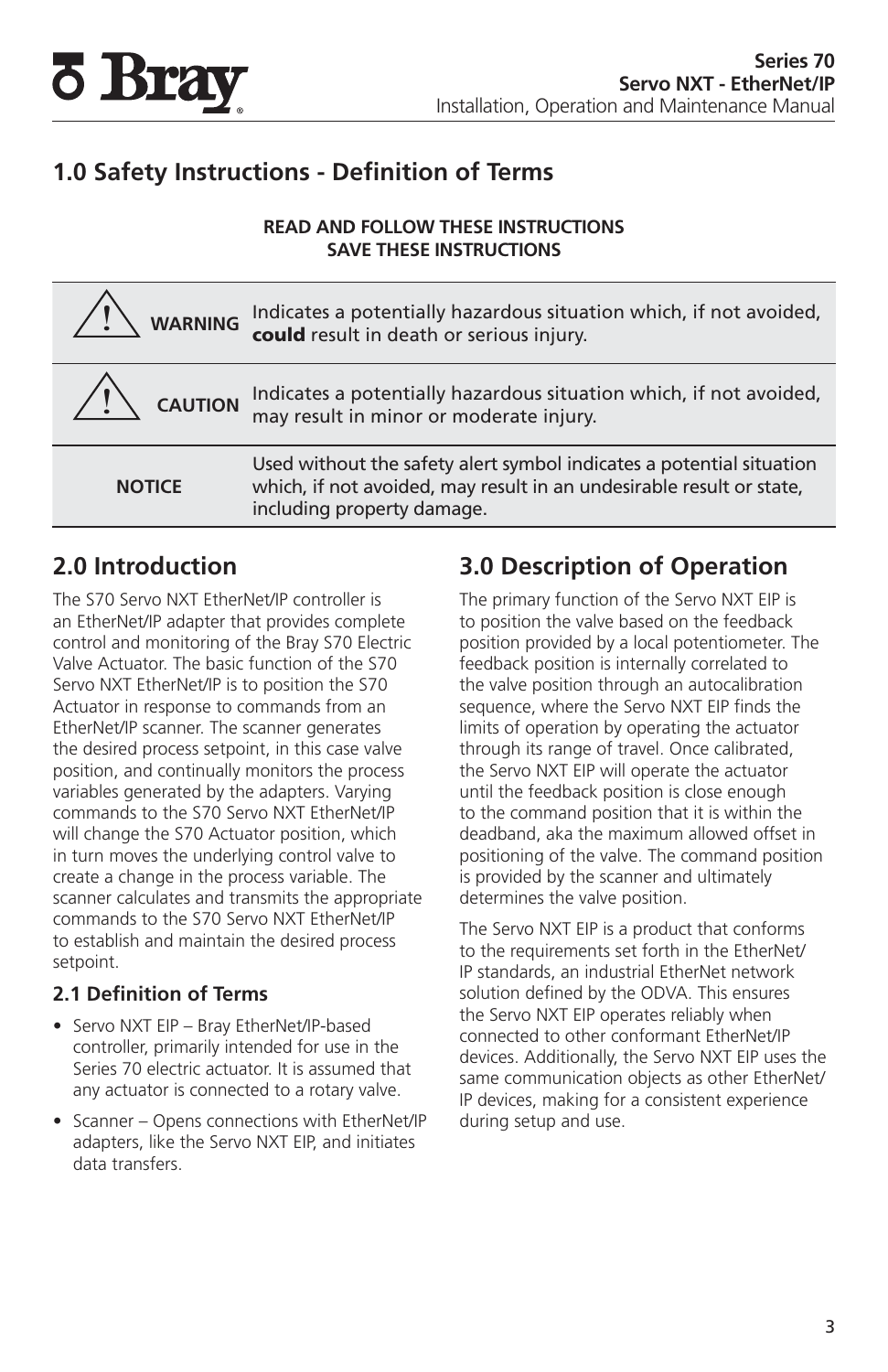<span id="page-5-0"></span>

#### **3.1 Operational Modes**

#### **3.1.1 Remote Mode**

By default, the operating mode of the Servo NXT EIP is Remote Mode, where the valve is positioned based on commands from the EtherNet/IP network. Exiting another mode of operation generally results in the Servo NXT EIP returning to remote mode.

#### **3.1.2 Local Mode**

Local Mode is entered if a connection is made to the Control Box terminals and one or both terminal voltages are pulled low. This allows the Servo NXT EIP to be controlled by a local control box, mounted to or near the actuator.

This mode of operation prevents remote operation of the Servo NXT EIP. Once exiting Local Mode, the unit will return to Remote Mode.

#### **3.1.3 Manual Mode**

This operating mode allows for the actuator to be controlled directly from the buttons on the Servo NXT EIP. By utilizing the keypad, the user can change the position of the valve with a single button press.

Manual mode is exited in the same way it is entered: by pressing and holding the manual mode button for 1 second. While in manual mode, the indicator next to the manual mode button remains lit. Manual mode can only be entered when the unit is in Remote Mode.

This mode allows the unit to be positioned using the buttons on the Servo NXT EIP.

- Up arrow button energizes actuator in the open direction
- Down arrow button energizes actuator in the close direction
- Enter button brakes the actuator if it is operating

This mode of operation prevents remote operation of the Servo NXT EIP. Once exiting Manual Mode, the unit will return to Remote Mode.

### **3.1.4 Autocalibration Mode**

The Servo NXT EIP uses an automated calibration sequence to determine the operating points for the application in which it is installed. These operating points allow the Servo NXT EIP to calculate the correct feedback position of the product, making autocalibration an important step during commissioning.

Servo NXT EIP units that have not been calibrated will flash the indicator next to autocalibration button to show that they are using default values for calculating position. Autocalibration Mode is entered by pressing and holding the Autocalibration button for at least 3 seconds. While in Autocalibration Mode, the autocalibration indicator remains lit. Upon completion of the autocalibration sequence, the autocalibration indicator will no longer flash and remain off, indicating that the new parameters have been stored in memory.

If a fault occurs during autocalibration, then the autocalibration sequence is aborted and all the fault LEDs will start flashing to indicate a failed autocalibration attempt. The unit will not operate while this fault is active. To clear the fault, the handwheel can be pulled out to indicate operator interaction. Additionally, there is also an output bit that can be toggled to clear the fault.

No other operating modes can be entered during autocalibration and entering Autocalibration Mode will override any previous mode of operation. This mode of operation prevents remote operation of the Servo NXT EIP. Once exiting Autocalibration Mode, the unit will return to Remote Mode.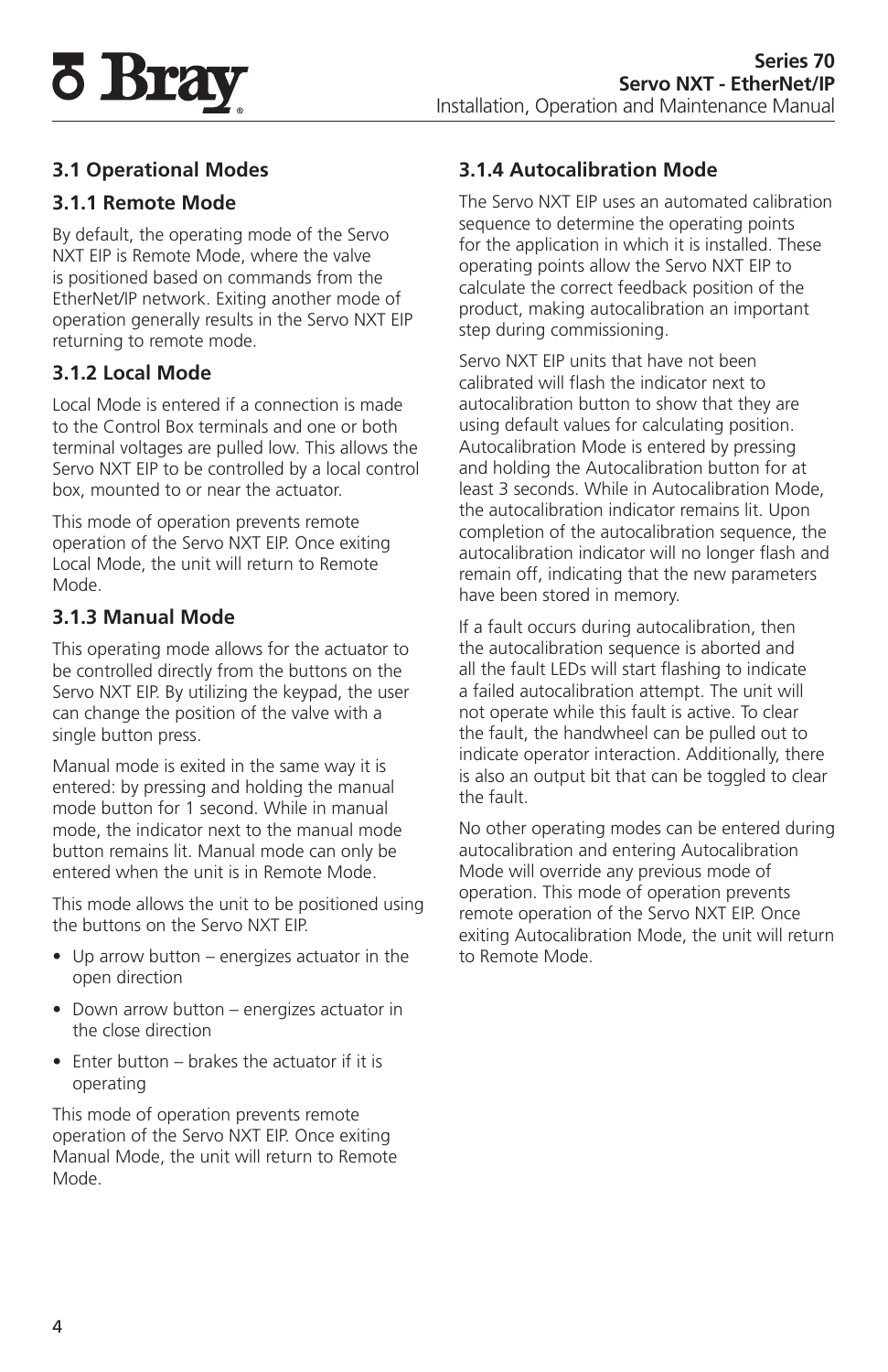# <span id="page-6-0"></span>**5 Bray**

# **4.0 Hardware Description**

- One terminal strip (4 terminals) for EtherNet/ IP connections
	- { Used to land the EtherNet/IP field connector leads
- One terminal strip (7 terminals) for power connections
	- { 2 terminals for input power (120VAC, 230VAC, 24VAC, or 24VDC)
	- { 2 terminals for the internal heater (optional)
	- { 2 terminals for motor connections (24VAC or 24VDC)
	- { 3 terminals for motor connections (120VAC or 230VAC)
- One terminal strip (16 terminals) for factory wiring
	- { 4 terminals limit switches
	- { 4 terminals torque switches
	- { 2 terminals handwheel switch
	- { 3 terminals control box connections
	- { 3 terminals potentiometer
- LED User Interface
	- { Yellow Ethernet Link LED
	- { Green Ethernet Speed LED
	- { Bi-color (red / green) CIP Module Status LED
	- { Bi-color (red / green) CIP Network Status LED
	- { Bi-color (red / green) Position LED
	- { Red Status LEDs
		- Illuminate the Bray logo
	- { Red Fault LEDs
		- Limit Switch fault
		- Handwheel fault
		- Torque fault
		- Feedback fault
	- { White Autocalibration LED
	- { White Manual Mode LED
- User switches
	- { Autocalibration switch
	- { Manual Mode switch
	- { Up arrow switch
	- { Down arrow switch
	- { Enter switch

#### **4.1 EtherNet/IP Connections**

The Servo NXT EIP has 4 terminals dedicated to EtherNet/IP physical layer connections, 1 pair for data transmission (TX+ & TX-) and 1 pair for data reception (RX+ & RX-). These terminals are treated as pairs since the signal wires in the CAT cables are twisted pairs.

#### **4.1.1 EtherNet/IP Connector**

Actuators with the Servo NXT EIP installed will have the option for installation of a field connector for easy termination of EtherNet/IP network cabling at the unit. The connector is a male 4-pin "D" coded M12 connector as defined in Amendment 1 of IEC 61076-2-101. Since it is a male connector, a cable with a matching female M12 end is required for mating. See required cable pinout below.



- 1 = WHITE/ORANGE (+TX)
- 2 = WHITE/GREEN (+RX)
- $3 = ORANGE$  (-TX)
- $4 = GREEN$  (-RX)

**Figure 1:** EtherNet/IP cable pinout required for connection to Servo NXT EIP M12 connector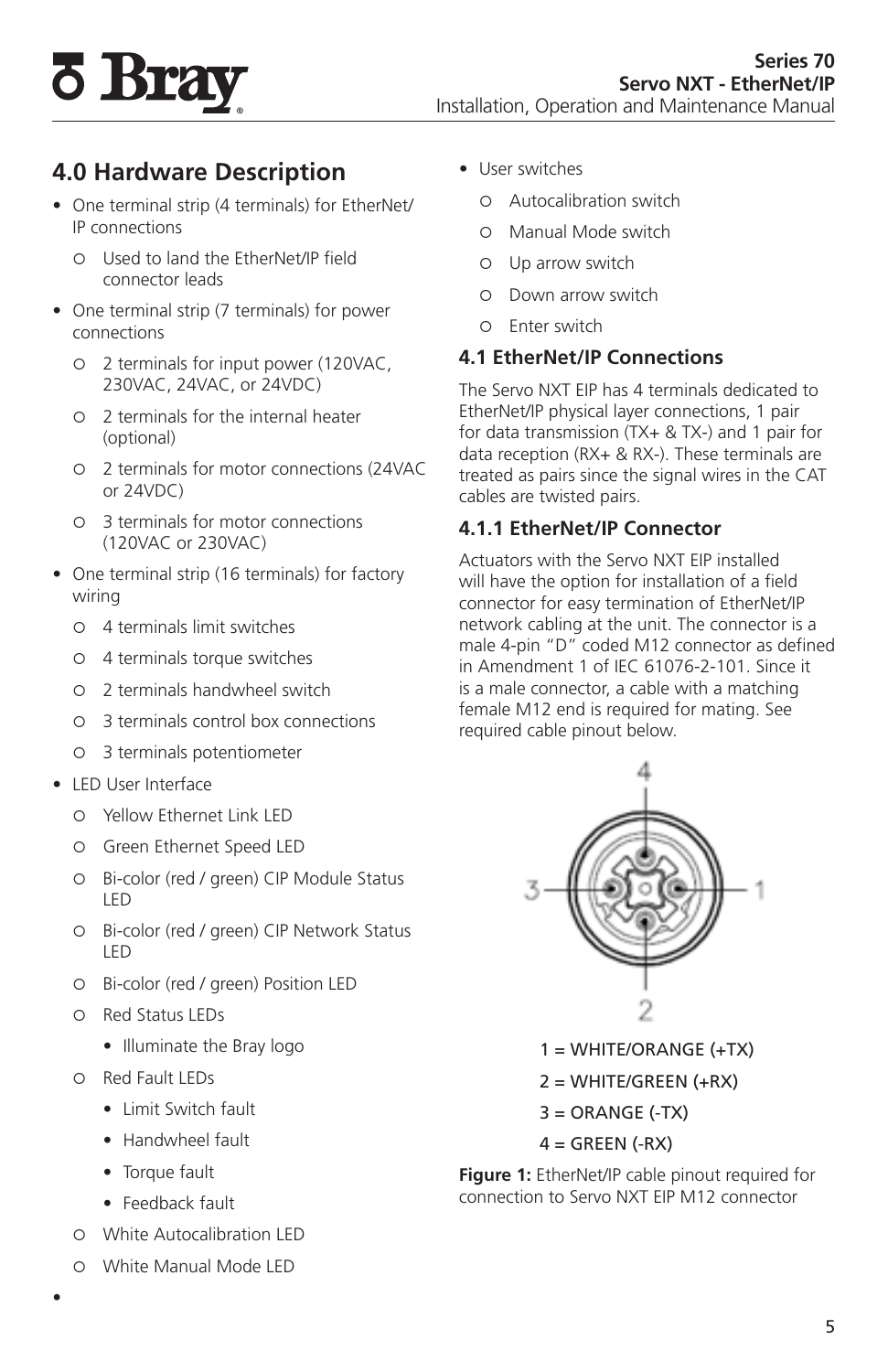<span id="page-7-0"></span>

### **4.2 Power Connections**

#### **4.2.1 Input Power**

Due to the power requirements of large electric actuators, the Servo NXT EIP has a dedicated power input separate from the EtherNet/IP network cabling. This power input energizes not only the Servo NXT EIP, but also the actuator motor used to position the valve.

Power provided to the Servo NXT EIP should be within 10% of the voltage listed for the actuator. For example, a 24VAC actuator should have power provided that has a voltage within 21.6 and 26.4VAC after voltage drops of the cabling. Additionally, the power supply should be capable of sourcing 5A per actuator, since the actuator is capable of drawing large currents on startup.

**Note:** 24VAC actuators should have a dedicated 100VA transformer for each actuator

#### **4.2.2 Heater (optional)**

The S70 has the option of having a cartridge heater installed at the factory. These 2 terminals provide a connection point for this heater, providing fused power to the heater from the input power terminals.

#### **4.2.3 Motor**

The S70 actuator is driven by either a split capacitor induction motor (120VAC or 230VAC operation) or a brushed DC motor (24VAC or 24VDC operation). The Servo NXT EIP provides power to the motor to operate the actuator and position the valve based on the command position provided by the scanner.

#### **4.3 Factory Connections**

One large terminal strip is provided on the Servo NXT EIP for connections switches and potentiometer internal to the actuator. These connections are generally made at the factory and should not require adjustment in the field.

#### **4.3.1 Limit Switches**

The switches attached to this terminal strip have been set at the factory to be engaged when the limits of travel have been reached, in other words, when the fully open and fully close positions have been reached. These switches prevent the Servo NXT EIP from operating the actuator to a point where the gearing could bind up and become damaged. These switches are engaged by a cam shaft coupled to the

output gear of the actuator, and the cams on the cam shaft should be adjusted to ensure the limit switches are engaged before any other mechanical limits are reached.

The Servo NXT EIP provides a logic level voltage at the Open (LO) and Close (LC) terminals of this connection. Once one of the travel limit switches is engaged, the switch at the applicable connection will engage and pull this pin to 0V, signaling the Servo NXT EIP to end operation.

For proper operation, both travel limit switches should not be engaged at the same time. This would prevent the Servo NXT EIP from operating the actuator, and results in a limit switch fault.

### **4.3.2 Torque Switches (optional)**

If the torque present on the output of the actuator goes outside the rated torque listed for the unit, then the actuator gearing could be damaged. These switches detect the presence of high torque on the output gear, and if activated, put the Servo NXT EIP into a fault state. This fault state prevents further operation until the torque is reduced.

The Servo NXT provides a logic level voltage at the Open (TO) and Close (TC) terminals of this connection. If the actuator torque increases above the rated torque, the switch at the applicable connection will pull this pin to 0V, signaling the Servo NXT to enter a torque switch fault.

#### **4.3.3 Handwheel Switch**

The S70 actuator comes with an external handwheel that can be pulled out to allow for the valve to be positioned manually. If the handwheel is pulled out or engaged, then a switch is activated in the actuator, putting the Servo NXT EIP into a fault state. This fault state is active until the handwheel is pushed back in or disengaged.

The Servo NXT EIP provides a logic level voltage at the HW terminal of this connection. If the handwheel is engaged (pulled out), this pin will get pulled to 0V, signaling the Servo NXT EIP and resulting in a handwheel fault.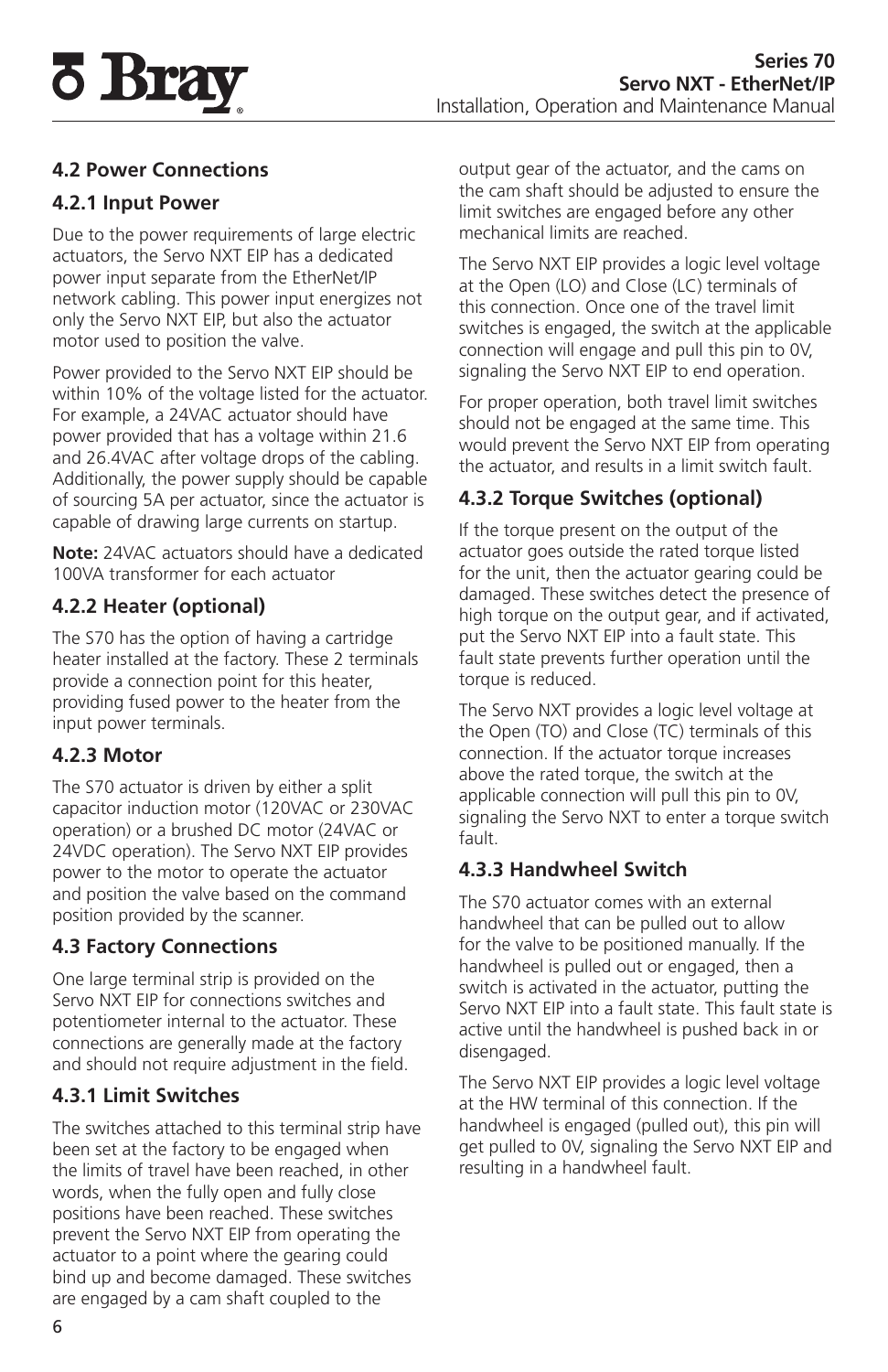<span id="page-8-0"></span>

## **4.3.4 Control Box (optional)**

Connections for the local control station, if present. The local control station allows for local operation of the actuator, putting the Servo NXT EIP into Local Mode and overriding remote input commands.

The Servo NXT EIP provides a logic level voltage at the Open (BO) and Close (BC) terminals of this connection. If a switch connects either of the terminals to the COM terminal, this pin will be pulled to 0V, signaling the Servo NXT EIP to enter Local Mode. The Servo NXT EIP will not exit Local Mode until the Open and Close terminals return to their original voltage level. Once in Local Mode, the Servo NXT will ignore input commands until remote operation resumes

#### **4.3.5 Potentiometer**

In addition to the limit switches, a potentiometer is also coupled to the cam shaft, this time by a set of gears. This potentiometer provides an analog voltage to the Servo NXT EIP that can be correlated to the position of the output gear of the actuator. This voltage ranges between 0-3.3VDC. To prevent damage to the potentiometer, any voltage value below 0.1VDC and greater than 3.2VDC is considered outside of the range of the potentiometer and puts the Servo NXT EIP into a feedback potentiometer fault. This fault state prevents further operation until the actuator is positioned so the potentiometer is back within its valid range.

#### **Table 1 - Module Status States**

(from Section 9-4.2.3 of The CIP Networks Library, Volume 2, EtherNet/IP Adaptation of CIP, Ed. 1.26, April 2020)

| <b>Indicator State:</b> | <b>Summary</b>                  | Requirement                                                                                                                                            |
|-------------------------|---------------------------------|--------------------------------------------------------------------------------------------------------------------------------------------------------|
| Steady Off              | No Power                        | If no power is supplied to the device, the module status<br>indicator shall be steady off.                                                             |
| Steady Green            | Device<br>Operational           | If the device is operating correctly, the module status indicator<br>shall be steady green                                                             |
| Flashing Green          | Standby                         | If the device has not been configured, the module status<br>indicator shall be flashing green.                                                         |
| Flashing Red            | Major<br>Recoverable            | If the device has detected a Major Recoverable Fault the module<br>status indicatot shall be flashing red.                                             |
|                         | Fault                           | NOTE: An incorrect or inconsistent configuration would be<br>considered a Major Recoverable Fault                                                      |
| Steady Red              | Major<br>Unrecoverable<br>Fault | If the device has detected a Major Unrecoverable Fault, the<br>module status indicator shall be steady red.                                            |
| Flashing Green/<br>Red  | Self-Test                       | While the device is performing its power up testing, the module<br>status indicator shall perform the test sequence as described in<br>Section 9-4.1.4 |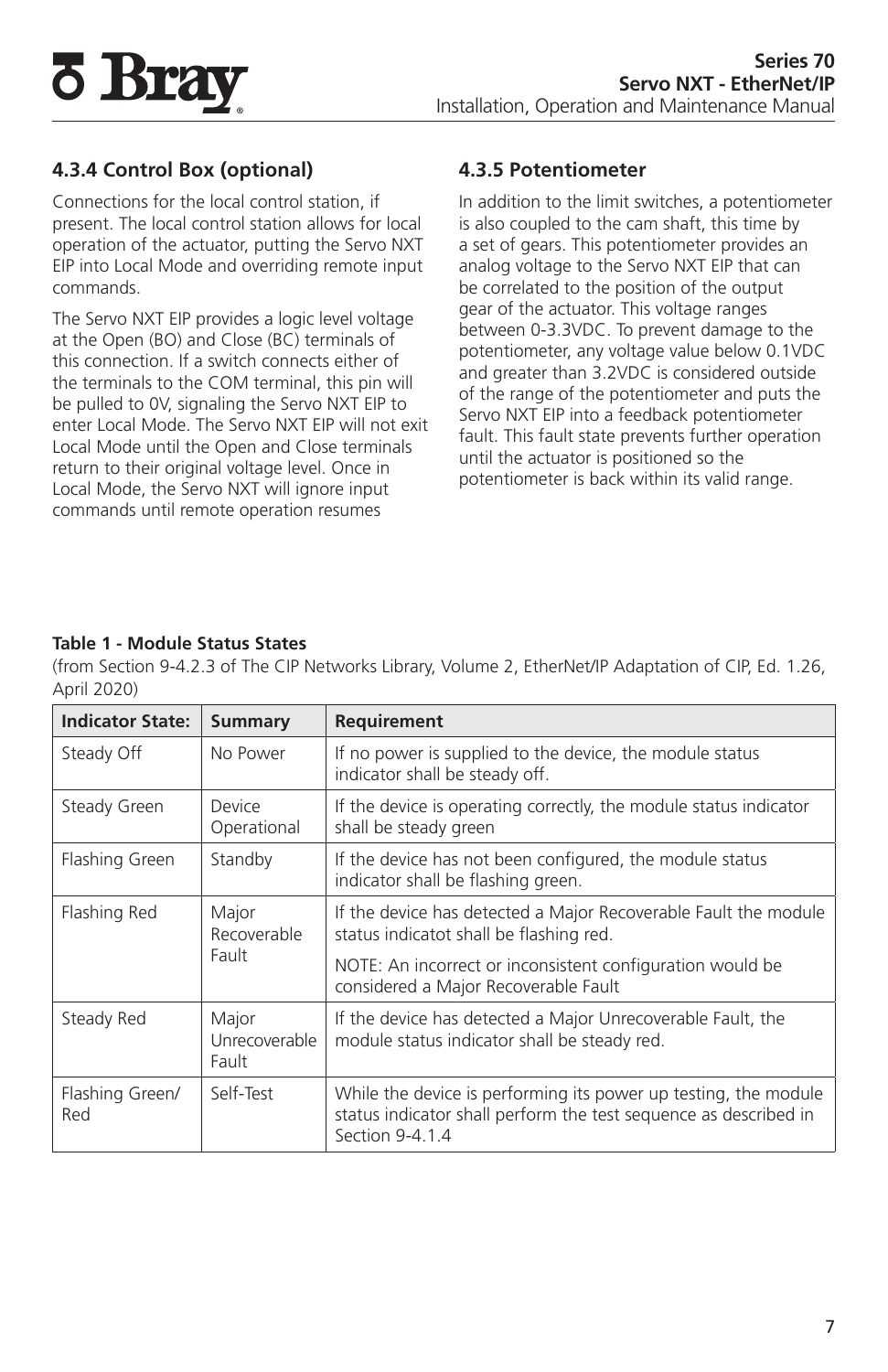<span id="page-9-0"></span>

### **4.4 LED Description**

#### **4.4.1 Ethernet Link**

This yellow LED indicates the status of the Servo NXT EIP ethernet link. If it is on, then the link is good, and communication can occur. In addition, this LED also shows link activity. It blinks whenever an ethernet packet is transmitted or received.

#### **Table 2: Network Status Indicator**

(from Section 9-4.3.3 of The CIP Networks Library, Volume 2, EtherNet/IP Adaptation of CIP, Ed. 1.26, Apr 2020)

| Indicator<br>State:   | <b>Summary</b>               | <b>Requirement</b>                                                                                                                                                                                                                                                                                                                                    |
|-----------------------|------------------------------|-------------------------------------------------------------------------------------------------------------------------------------------------------------------------------------------------------------------------------------------------------------------------------------------------------------------------------------------------------|
| Steady<br>Off         | Not Powered<br>No IP Address | The device is powered off, or is powered on but with no IP address<br>configured (Interface Configuration attribute of the TCP/IP Interface<br>Object).                                                                                                                                                                                               |
| Flashing<br>Green     | <b>No</b><br>Connection      | An IP address is configured, but no CIP connections are established, and<br>an Exclusive Owner connection has not timed out.                                                                                                                                                                                                                          |
| Steady<br>Green       | Connected                    | An IP address is configured, at least one CIP connection (any transport<br>class) is established, and an Exclusive Owner connection (defined in<br>Volume 1, Chapter 3) has not timed out.                                                                                                                                                            |
| Flashing<br>Red       | Connection<br>Timeout        | An IP address is configured, and an Exclusive Owner connection<br>(defined in Volume 1, Chapter 3) for which this device is the target has<br>timed out. The network status indicator shall return to steady green<br>only when all timed out Exclusive Owner connections are reestablished.                                                          |
|                       |                              | Devices that support a single Exclusive Owner connection shall transition<br>to steady green when any subsequent Exclusive Owner connection is<br>established                                                                                                                                                                                         |
|                       |                              | Devices that support multiple Exclusive Owner connections shall retain<br>the O->T connection path information when an Exclusive Owner<br>connection times out. The network status indicator shall transition from<br>flashing red to steady green only when all connections to the previously<br>timed-out O->T connection points are reestablished. |
|                       |                              | Timeout of connections other than Exclusive Owner connections shall<br>not cause the indicator to flash red.                                                                                                                                                                                                                                          |
|                       |                              | The Flashing Red state applies to target connections only. Originators<br>and CIP Routers shall not enter this state when an originated or routed<br>CIP connection times out.                                                                                                                                                                        |
| Steady<br>Red         | Duplicate IP                 | For devices that support duplicate IP address detection, the device has<br>detected that (at least one of) its IP address is already in use.                                                                                                                                                                                                          |
| Flashing<br>Green/Red | Self-Test                    | While the device is performing its power up testing, the network status<br>indicator shall perform a test sequence as described in Section 9-4.1.4                                                                                                                                                                                                    |

**Note:** when a single indicator is used to represent multiple IP address interfaces the state of any one interface shall be sufficient to modify the indicator state (per the above behavior in the table).

- Transition to flashing green when any one interface receives an IP address
- Transition to steady green when a CIP connection is established on any interface (and Exclusive owner is not timed out).
- Transition to flashing red when an Exclusive Owner CIP connection times out on any interface.
- Transition to steady red when any of the interfaces detects an IP address conflict.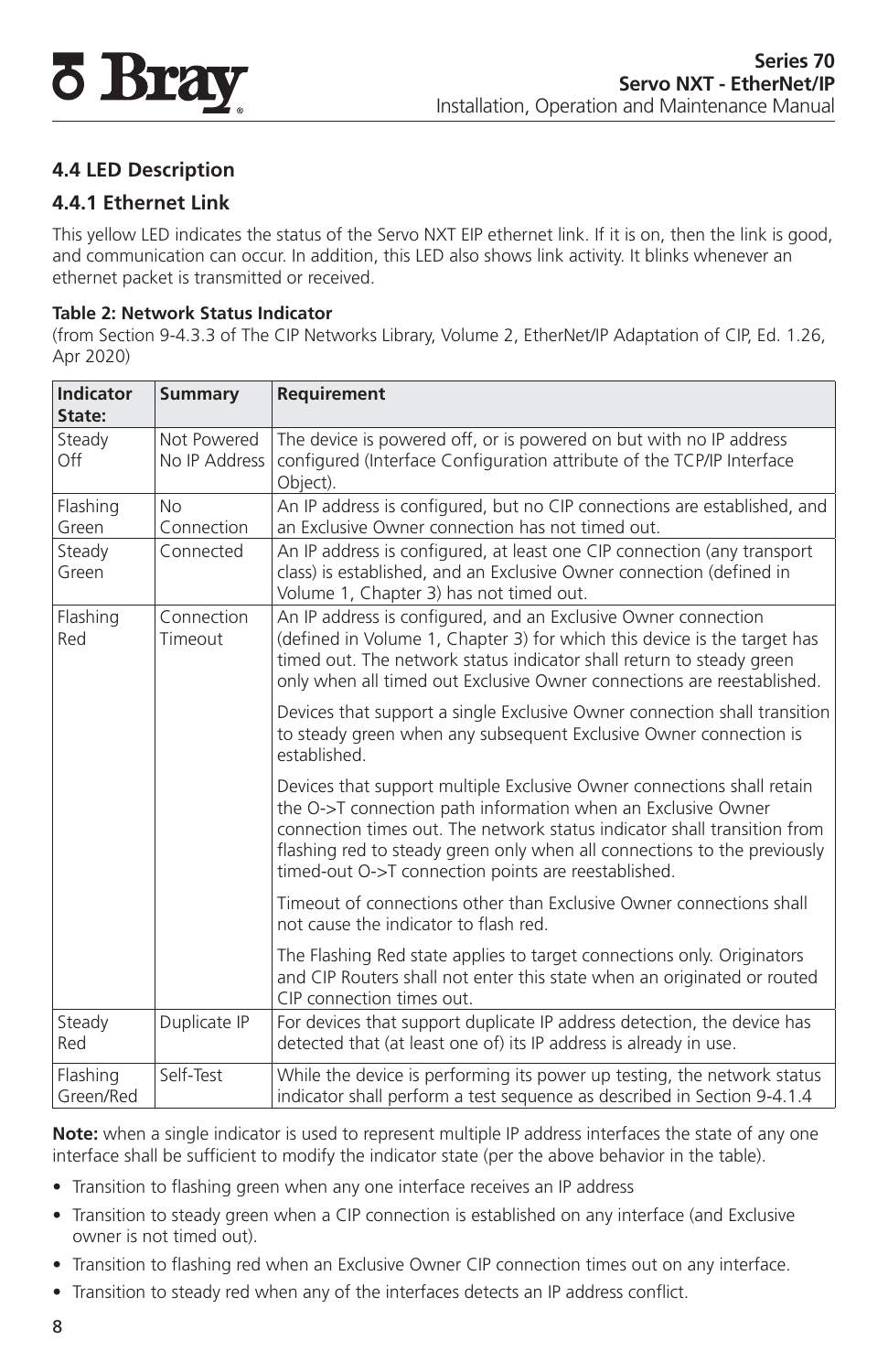<span id="page-10-0"></span>

### **4.4.2 EtherNet Speed**

This green LED indicates the communication speed of the Servo NXT EIP. If it is on, the unit is configured to communicate at 100Mb/s. If it is off, it is configured to communicate at 10Mb/s.

#### **4.4.3 Module Status**

This bi–color (green, red) LED provides device status. It indicates whether the device has power and is operating properly.

#### **4.4.4 Network Status**

This bi–color (green, red) LED displays EtherNet/IP configuration information for the Servo NXT EIP.

#### **4.4.5 Position**

This bi–color (green, red) LED displays the position of the valve. If the valve is fully open and the open limit switch is engaged, the green LED is on and solid. If the actuator is operating in the open direction, the green LED will be flashing. If the valve is fully closed and the close limit switch is engaged, the red LED is on and solid. If the actuator is operating towards the close position, the red LED will be flashing. The LED will be dark if the unit is not operating and it is not positioned at the travel limits.

#### **4.4.6 Product Status**

These 2 red LEDs, illuminating the Bray logo, flash periodically to indicate the unit is powered and operational. If these LEDs are not on, then the unit likely does not have power applied. If these LEDs are solid, then the unit should be power cycled to clear any potential internal faults.

#### **4.4.7 Fault Indicators**

#### **4.4.7.1 Limit Switch Fault**

This red LED is on if a limit switch fault is active. This occurs if the Servo NXT EIP detects that both limit switches are engaged. Since these switches are normally closed and electrically open when engaged, this can occur if the switches become disconnected from the terminals. Additionally, if one switch is engaged and the other switch has a wire disconnected, then this fault will also occur.

#### **4.4.7.2 Handwheel Fault**

This red LED is on if a handwheel fault is active. This occurs if the handwheel is detected to be in use by an operator. If the handwheel is engaged

or pulled out, a switch connected to the Servo NXT EIP is engaged and signals that motor operation needs to be cease. The Servo NXT EIP will remain inactive while the handwheel is engaged.

#### **4.4.7.3 Torque Fault**

This red LED is on if a torque switch fault is active. This occurs if one or both torque limit switches are engaged. While these switches are engaged, the unit will not operate until the high torque event has been cleared.

#### **4.4.7.4 Feedback Fault**

This red LED is on if a feedback fault is active. This occurs if the feedback potentiometer is operated outside of its region of safe operation. Since the potentiometer is not a 360° model, it has internal mechanical limits that cannot be exceeded without damaging the unit. This fault state prevents the potentiometer from being operated beyond its physical limitations.

#### **4.4.8 Autocalibration**

This white LED is on when Autocalibration Mode is active.

This mode of operation prevents remote operation of the Servo NXT EIP. Once exiting Autocalibration Mode, the unit will return to Remote Mode.

#### **4.4.9 Manual Mode**

This white LED is on when the unit is operating in Manual Mode.

This mode of operation prevents remote operation of the Servo NXT EIP. Once exiting Manual Mode, the unit will return to Remote Mode.

#### **4.5 User Switches**

#### **4.5.1 Autocalibration Switch**

Switch that engages and disengages the Autocalibration sequence for the Servo NXT EIP.

To enter autocalibration, the switch should be pressed and held for > 1 second. Once the switch is released, the autocalibration LED will turn on, indicating that the autocalibration state is active.

Pressing and holding the switch while autocalibration is active will cause the autocalibration state to be immediately exited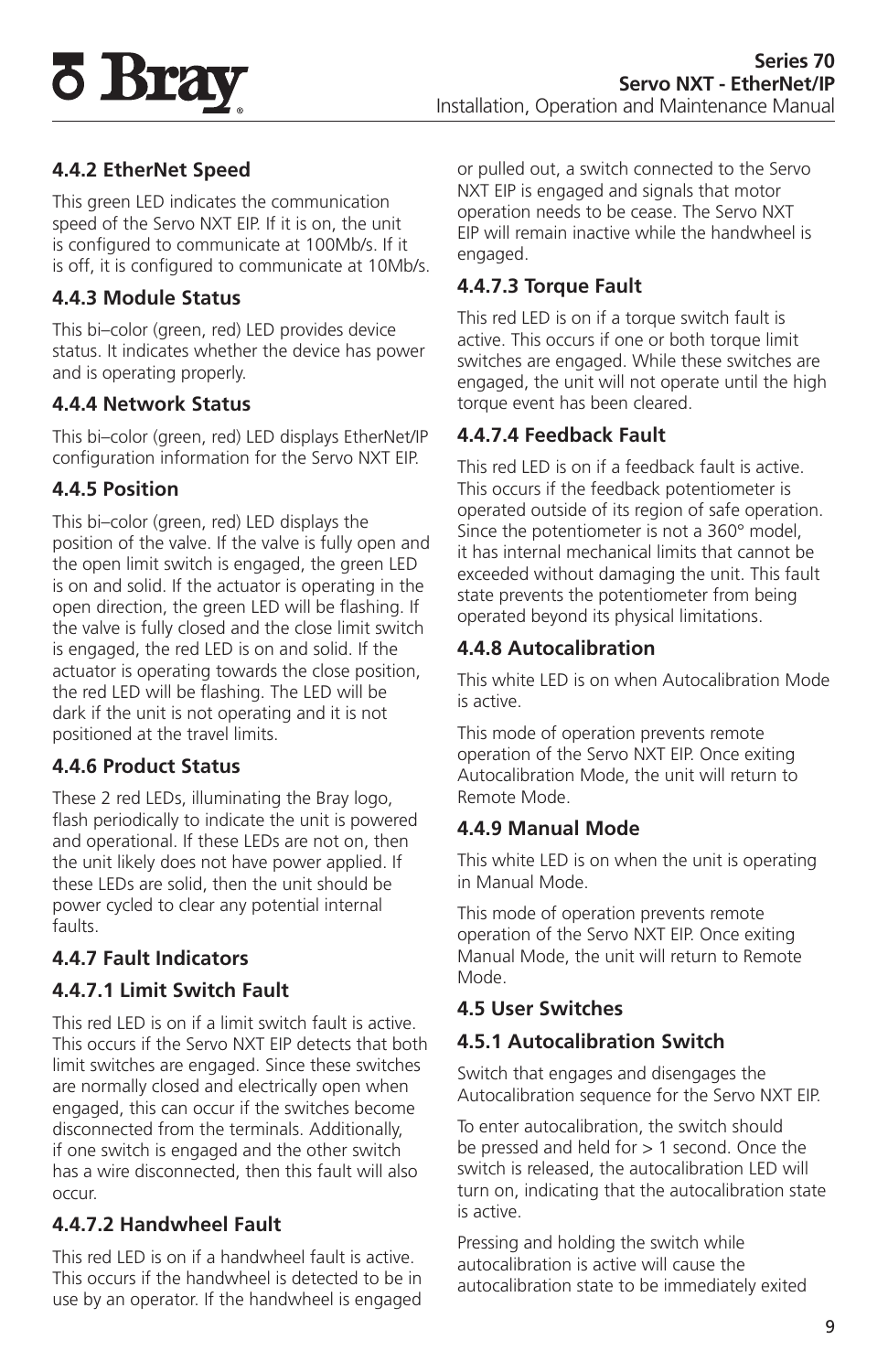<span id="page-11-0"></span>

without completing, and the autocalibration LED will turn off

#### **4.5.2 Manual Mode Switch**

Switch that engages and disengages Manual Mode for the Servo NXT EIP.

If the unit is in remote mode, pressing and holding the switch for  $> 1$  second will cause the unit to enter Manual Mode once the switch is released. The Manual Mode LED will turn on to indicate the new operational state.

To exit Manual Mode, press and hold the switch for >1 second. Upon release, the Manual Mode LED will turn off and the unit will return to remote mode.

#### **4.5.3 Up Arrow Switch**

Used to operate the actuator while in Manual Mode. Pressing on this switch while in Manual Mode operates the actuator in the open direction. Switch has no function outside of manual mode.

#### **4.5.4 Down arrow Switch**

Used to operate the actuator while in Manual Mode. Pressing on this switch while in Manual Mode operates the actuator in the close direction. Switch has no function outside of manual mode.

#### **4.5.5 Enter Switch**

Used to operate the actuator while in Manual Mode. Pressing on this switch while in Manual Mode brakes the actuator if it is currently operating. Switch has no function outside of manual mode.

# **5.0 EtherNet/IP Interface**

This section is intended as a reference for configuring and using the EtherNet/IP ports on the Servo NXT EIP. For those unfamiliar with EtherNet/IP, below are a list of references that go into significantly more detail on the concerns and requirements for successfully establishing and managing a functional EtherNet/IP network. This list is not exhaustive, and there are many more references available online if required.

- EtherNet/IP Media Planning & Installation Manual – Pub 148
- EtherNet/IP Network Infrastructure Guide - Pub 35
- Securing EtherNet/IP Networks - Pub 269

#### **5.1 EtherNet/IP Conformance**

The Servo NXT EIP has been tested at the ODVA headquarters in Ann Arbor, MI, and has been certified conformant to EtherNet/IP standards. For all certified products, the ODVA issues a Declaration of Conformance, and a copy of this document for the Servo NXT EIP is available on request.

It should be established before a network is commissioned that all devices are conformant to ensure communication quality is maintained. However, even when using conformant devices, it still falls on the network designer to maintain good practice in system level design. The included ODVA references should be strictly adhered to, and ideally, any EtherNet/IP network should be inspected and qualified by a thirdparty.

#### **5.2 Scanner Configuration**

Before the Servo NXT EIP can be added to an active network, the scanner needs to be configured to recognize it. This can be accomplished by uploading the EDS file for the Servo NXT EIP to the scanner, which can be found on the bray website, www.bray.com, or can be provided on request.

#### **5.3 Address Assignment**

Every adapter added to an EtherNet/IP network must have an IP address. The Servo NXT EIP is by default in DHCP mode, where an IP address can be provided to it by a DHCP Server. When the Servo NXT EIP is connected to a network, it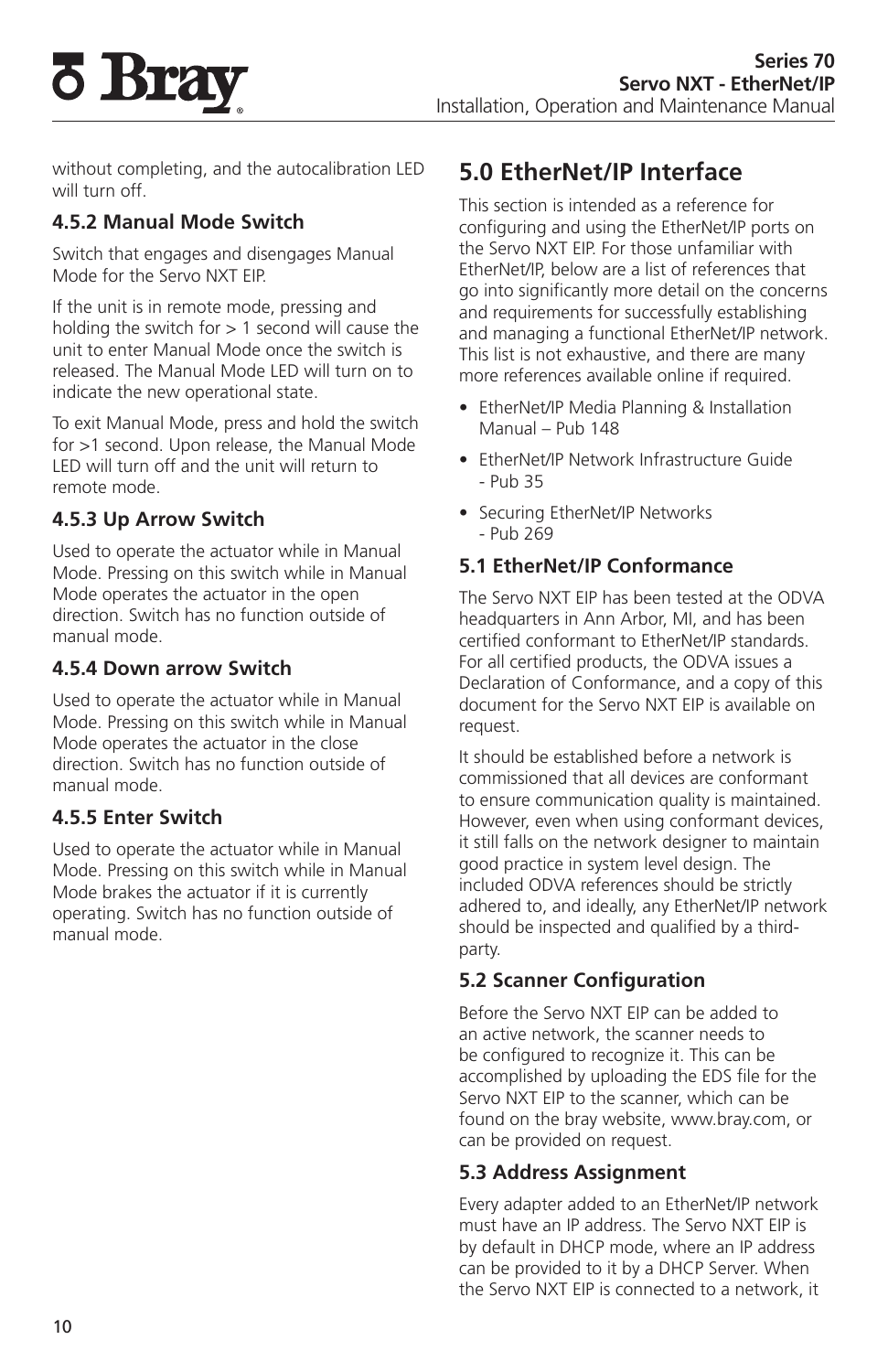will automatically attempt to gain a lease for an available IP address.

If the Servo NXT EIP is going to be connected to a network that uses static addressing, then a scanner will have to be connected to the Servo NXT EIP to adjust the default settings of the TCP/ IP object to make the device use the address stored in memory and, if necessary, change the address to one conformant to the network's requirements.

#### **5.4 Establish Connection**

<span id="page-12-0"></span>**5 Bray** 

Once an IP address has been assigned to the Servo NXT EIP, a Class 3 explicit connection can be established that allows for class and instance attribute data to be read and written. An explicit connection has the benefit of being reliable and connection oriented where every message sent is verified. However, there is a significant amount of overhead associated with requiring every message to be verified. Explicit messaging is used for establishing implicit message generation, but once this is accomplished, it should be used sparingly to reduce the occurrence of collisions.

Once a Class 3 connection has been established with the Servo NXT EIP, Class 1 implicit messages should be configured based on the Connection Manager attributes defined in the EDS file. The EDS file provides limits for implicit messaging to ensure the device maintains reliable generation of data. Since implicit messaging is connectionless, there is no need to establish,

maintain, or terminate a session. Once message generation is started, it continues based on the RPI defined by the scanner, and it does not require the presence of the scanner to occur.

The implicit data generated from the Servo NXT EIP originates from the Assembly Object data attributes. There are three Assembly Objects available:

- Input Assembly Servo NXT EIP data array that is generated for consumption by the network scanner, containing data relevant to the device's current operation, such as feedback position.
- Output Assembly Data array sent to the Servo NXT EIP to affect its operation, containing data that changes how the device is operating, such as command position.
- Configuration Assembly Data array sent to the Servo NXT EIP that defines the operating conditions and limits of the device. This array is only sent at the initiation of an implicit connection and can therefore not be changed once messaging starts unless message generation is halted.

Since Assembly data is application specific, the following sections contain detailed information on the Assembly Object data present in the Servo NXT EIP.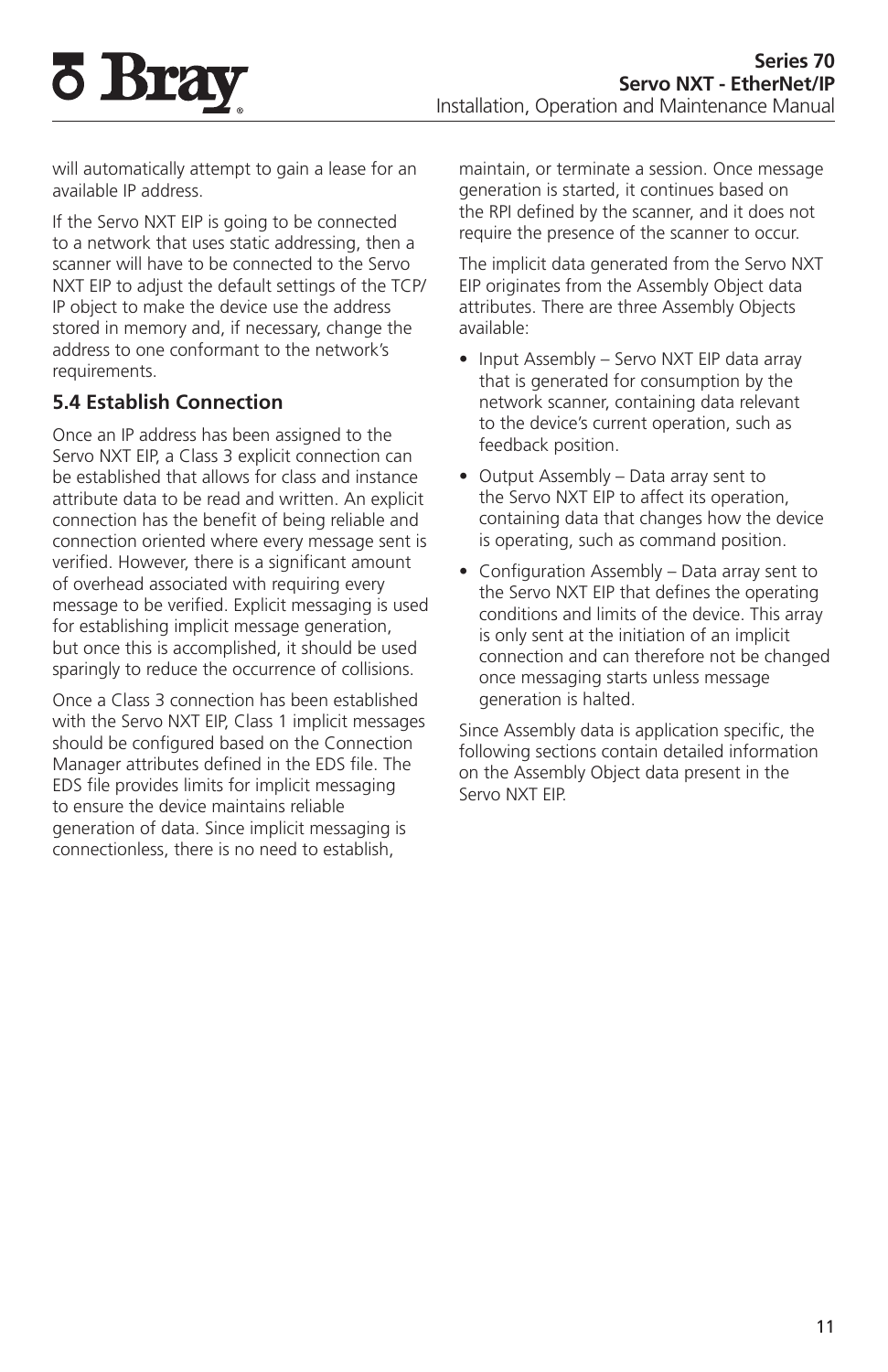## <span id="page-13-0"></span>**5.4.1 Input Assembly Data**

| <b>Input Assembly Data</b>   |                     |                       |                                                                                                                                          |                     |                             |  |  |
|------------------------------|---------------------|-----------------------|------------------------------------------------------------------------------------------------------------------------------------------|---------------------|-----------------------------|--|--|
| <b>Variable</b>              | Data<br><b>Type</b> | <b>Size</b><br>(bits) | <b>Notes</b>                                                                                                                             | <b>Start</b><br>Bit | <b>Start</b><br><b>Byte</b> |  |  |
| Feedback Position            | REAL                | 32                    | Feedback position from S70 potentiometer.<br>Range: 0-100% (0-90°)                                                                       | 0                   | $\Omega$                    |  |  |
| Motor Current                | REAL                | 32                    | Current measured from the actuator motor<br>Range: 0-5.0 A                                                                               | 0                   | 4                           |  |  |
| Control deviation            | REAL                | 32                    | Difference between command position and<br>feedback position<br>Range: 0-100%, (0-90°)                                                   | 0                   | 8                           |  |  |
| Close Calibration<br>Offset  | <b>REAL</b>         | 32                    | Offset between the closed limit switch and<br>the feedback travel limit. Determined during<br>autocalibration.<br>Range: 0-100%, (0-90°) | 0                   | 12                          |  |  |
| Open Calibration<br>Offset   | REAL                | 32                    | Offset between the open limit switch and<br>the feedback travel limit. Determined during<br>autocalibration.<br>Range: 0-100%, (0-90°)   | $\Omega$            | 16                          |  |  |
| Response time                | REAL                | 32                    | Time in seconds from change of command<br>position to initial change in feedback position<br>(positive values only)                      | $\Omega$            | 20                          |  |  |
| Stroke Time                  | <b>REAL</b>         | 32                    | Time in seconds the last full stroke took to<br>complete (positive values only)                                                          | $\Omega$            | 24                          |  |  |
| Motor Operating Time         | <b>REAL</b>         | 32                    | Time in hours that the motor has been<br>running (positive values only)                                                                  | 0                   | 28                          |  |  |
| <b>Energized Time</b>        | REAL                | 32                    | Time in hours that the Servo has been<br>powered (positive values only)                                                                  | 0                   | 32                          |  |  |
| PST* Open Time -<br>Initial  | <b>REAL</b>         | 32                    | Time in seconds to complete open direction<br>travel during the initial partial stroke test                                              | 0                   | 36                          |  |  |
| PST* Close Time -<br>Initial | REAL                | 32                    | Time in seconds to complete close direction<br>travel during the initial partial stroke test                                             | 0                   | 40                          |  |  |
| PST* Open Time - Last        | REAL                | 32                    | Time in seconds to complete open direction<br>travel during the last partial stroke test                                                 | $\Omega$            | 44                          |  |  |
| PST* Close Time - Last       | <b>REAL</b>         | 32                    | Time in seconds to complete close direction<br>travel during the last partial stroke test                                                | 0                   | 48                          |  |  |
| Direction changes            | <b>DINT</b>         | 32                    | Number of times actuator moves in<br>the opposite direction of its previously<br>commanded direction of travel (positive values<br>only) | $\Omega$            | 52                          |  |  |
| Full strokes                 | <b>DINT</b>         | 32                    | Number of full strokes completed (positive<br>values only)                                                                               | 0                   | 56                          |  |  |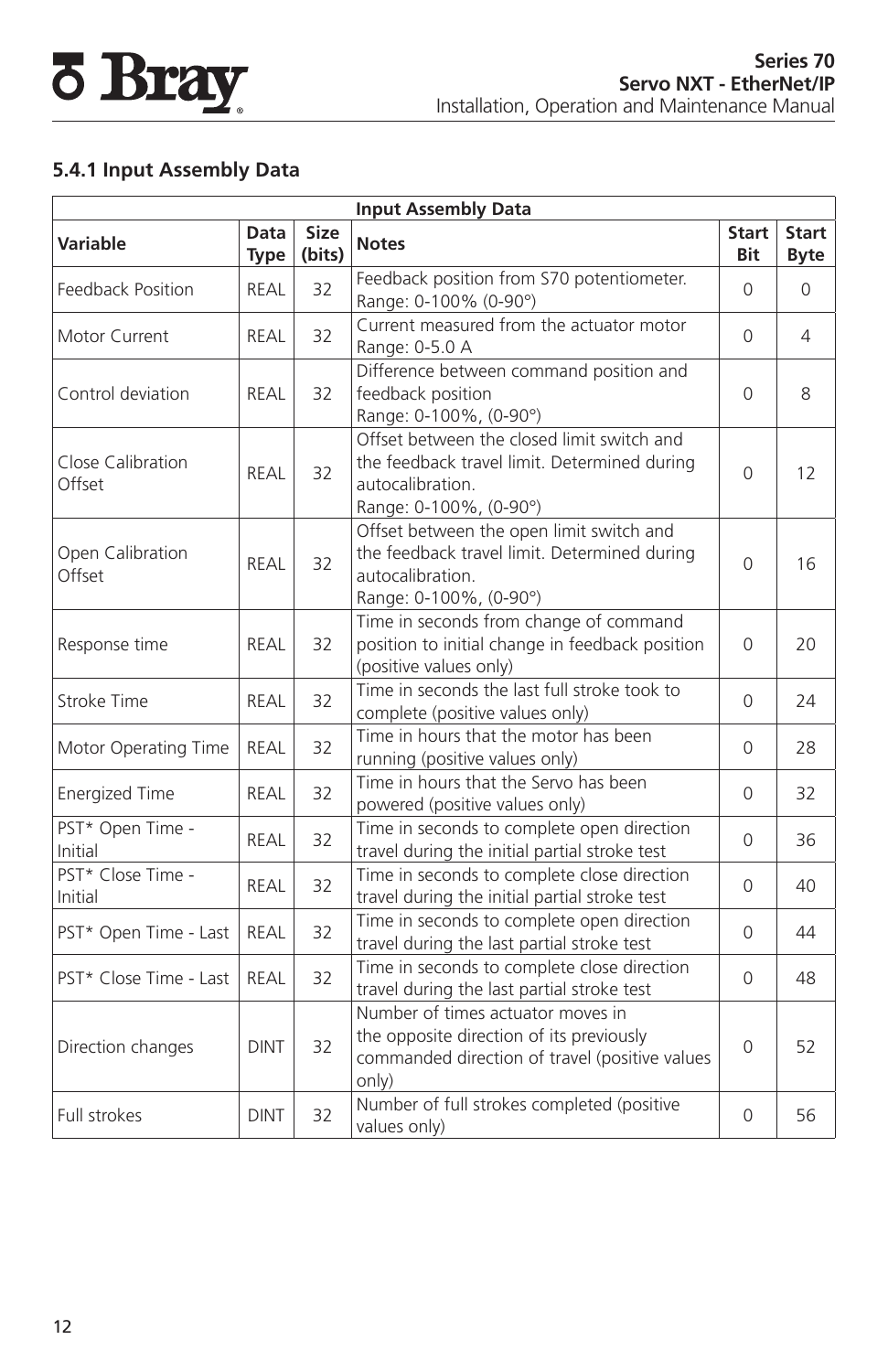|                              | <b>Input Assembly Data</b> |                       |                                                                                                                                                      |                            |                             |  |  |  |  |
|------------------------------|----------------------------|-----------------------|------------------------------------------------------------------------------------------------------------------------------------------------------|----------------------------|-----------------------------|--|--|--|--|
| Variable                     | Data<br><b>Type</b>        | <b>Size</b><br>(bits) | <b>Notes</b>                                                                                                                                         | <b>Start</b><br><b>Bit</b> | <b>Start</b><br><b>Byte</b> |  |  |  |  |
| Open Limit Switch<br>State   | <b>BOOL</b>                | 1                     | Set high if the open limit switch has been<br>reached                                                                                                | $\Omega$                   |                             |  |  |  |  |
| Close Limit Switch<br>State  | <b>BOOL</b>                | 1                     | Set high if the close limit switch has been<br>reached                                                                                               | 1                          |                             |  |  |  |  |
| Open Torque Switch<br>State  | <b>BOOL</b>                | 1                     | Set high if the open direction overtorque<br>switch has been engaged                                                                                 | $\mathcal{P}$              |                             |  |  |  |  |
| Close Torque Switch<br>State | <b>BOOL</b>                | $\mathbf{1}$          | Set high if the close direction overtorque<br>switch has been engaged                                                                                | 3                          |                             |  |  |  |  |
| <b>Actuator Stopped</b>      | <b>BOOL</b>                | $\mathbf{1}$          | Set high when the actuator has reached a<br>setpoint                                                                                                 | 4                          | 60                          |  |  |  |  |
| <b>Actuator Closing</b>      | <b>BOOL</b>                | $\mathbf{1}$          | Set high when actuator operating in the<br>closed direction                                                                                          | 5                          |                             |  |  |  |  |
| <b>Actuator Opening</b>      | <b>BOOL</b>                | 1                     | Set high when actuator operating in the open<br>direction                                                                                            | 6                          |                             |  |  |  |  |
| Autocalibration<br>Running   | <b>BOOL</b>                | $\mathbf{1}$          | Set high when actuator is running through the<br>calibration routine                                                                                 | $\overline{7}$             |                             |  |  |  |  |
| PST* Running                 | <b>BOOL</b>                | $\mathbf{1}$          | Set high when actuator is running through the<br>partial stroke test routine                                                                         | $\overline{0}$             |                             |  |  |  |  |
| Local Mode                   | <b>BOOL</b>                | 1                     | Set high when local control box is determining<br>the travel setpoint                                                                                | 1                          |                             |  |  |  |  |
| Local Open                   | <b>BOOL</b>                | 1                     | Set high when open command state set at<br>control box                                                                                               | $\overline{2}$             |                             |  |  |  |  |
| Local Close                  | <b>BOOL</b>                | $\mathbf{1}$          | Set high when close command state set at<br>control box                                                                                              | 3                          |                             |  |  |  |  |
| Manual Mode                  | <b>BOOL</b>                | 1                     | Set high when operator at controller is<br>determining the travel setpoint using the<br>controller push buttons.                                     | 4                          | 61                          |  |  |  |  |
| Manual Open                  | <b>BOOL</b>                | $\mathbf{1}$          | Set high when the open push button has been<br>pressed while in manual mode.                                                                         | 5                          |                             |  |  |  |  |
| Manual Close                 | <b>BOOL</b>                | $\mathbf{1}$          | Set high when the close push button has been<br>pressed while in manual mode.                                                                        | 6                          |                             |  |  |  |  |
| Handwheel Turned             | <b>BOOL</b>                | 1                     | If acuator position changed while handwheel<br>is engaged, bit turned high until handwheel is<br>disengaged and command position has been<br>reached | $\overline{7}$             |                             |  |  |  |  |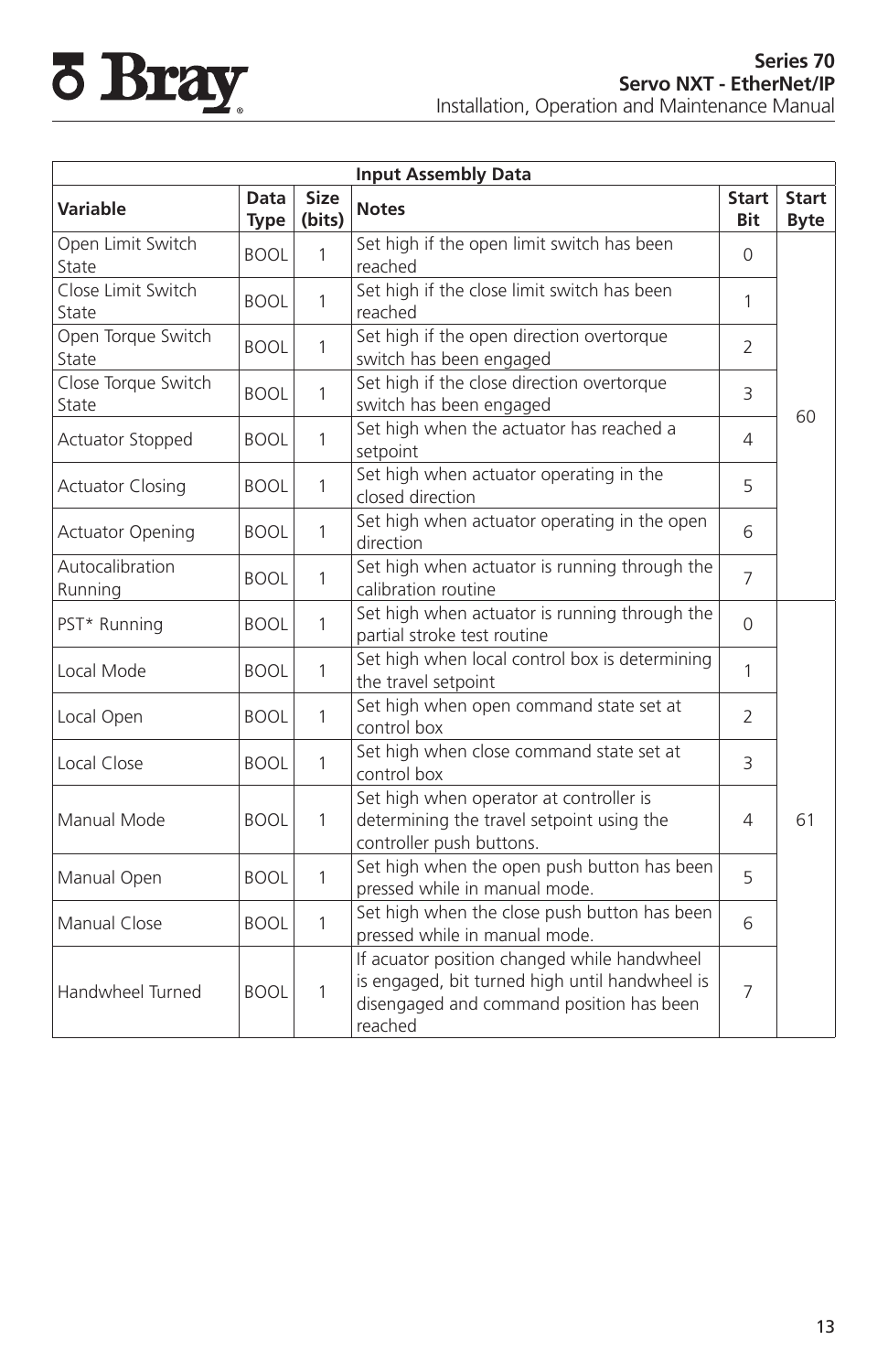|                              |                     |                | <b>Input Assembly Data</b>                                                                                                                                                   |                     |                             |
|------------------------------|---------------------|----------------|------------------------------------------------------------------------------------------------------------------------------------------------------------------------------|---------------------|-----------------------------|
| <b>Variable</b>              | Data<br><b>Type</b> | Size<br>(bits) | <b>Notes</b>                                                                                                                                                                 | <b>Start</b><br>Bit | <b>Start</b><br><b>Byte</b> |
| Handwheel Fault              | <b>BOOL</b>         | 1              | <b>Static Fault</b><br>Set high when HW (handwheel) pulled                                                                                                                   | $\Omega$            |                             |
| Feedback Fault               | <b>BOOL</b>         | $\mathbf{1}$   | <b>Static Fault</b><br>Set high when outside allowed feedback pot<br>range                                                                                                   | 1                   |                             |
| Limit Switch Fault           | <b>BOOL</b>         | 1              | <b>Static Fault</b><br>Set high when both limit switches engaged                                                                                                             | 2                   |                             |
| Overtorque Fault             | <b>BOOL</b>         | 1              | <b>Static Fault</b><br>Set high when the actuator attempts to<br>operate a load outside the operational torque<br>limits                                                     | 3                   | 62                          |
| Motor Stall Fault            | <b>BOOL</b>         | $\mathbf{1}$   | Dynamic Fault<br>Set high in the event of motor stall (no motor<br>movement detected)                                                                                        | 5                   |                             |
| <b>Autocalibration Fault</b> | <b>BOOL</b>         | $\mathbf{1}$   | Dynamic Fault<br>Set high if autocalibration is unable to<br>complete                                                                                                        | 6                   |                             |
| <b>Fault Active</b>          | <b>BOOL</b>         | $\mathbf{1}$   | Set high if any fault is active                                                                                                                                              | $\overline{7}$      |                             |
| Calibration Result           | <b>BOOL</b>         | $\mathbf{1}$   | Indicates result of last autocalibration. Set high<br>when device has been successfully calibrated.                                                                          | $\Omega$            |                             |
| PST* Result                  | <b>BOOL</b>         | $\mathbf{1}$   | Indicates result of last partial stroke test. Set<br>high when test completes successfully: PST<br>Last Time is within the allowable deviation of<br><b>PST</b> Initial Time | 1                   | 63                          |
| Total Byte Length            |                     |                |                                                                                                                                                                              |                     | 64                          |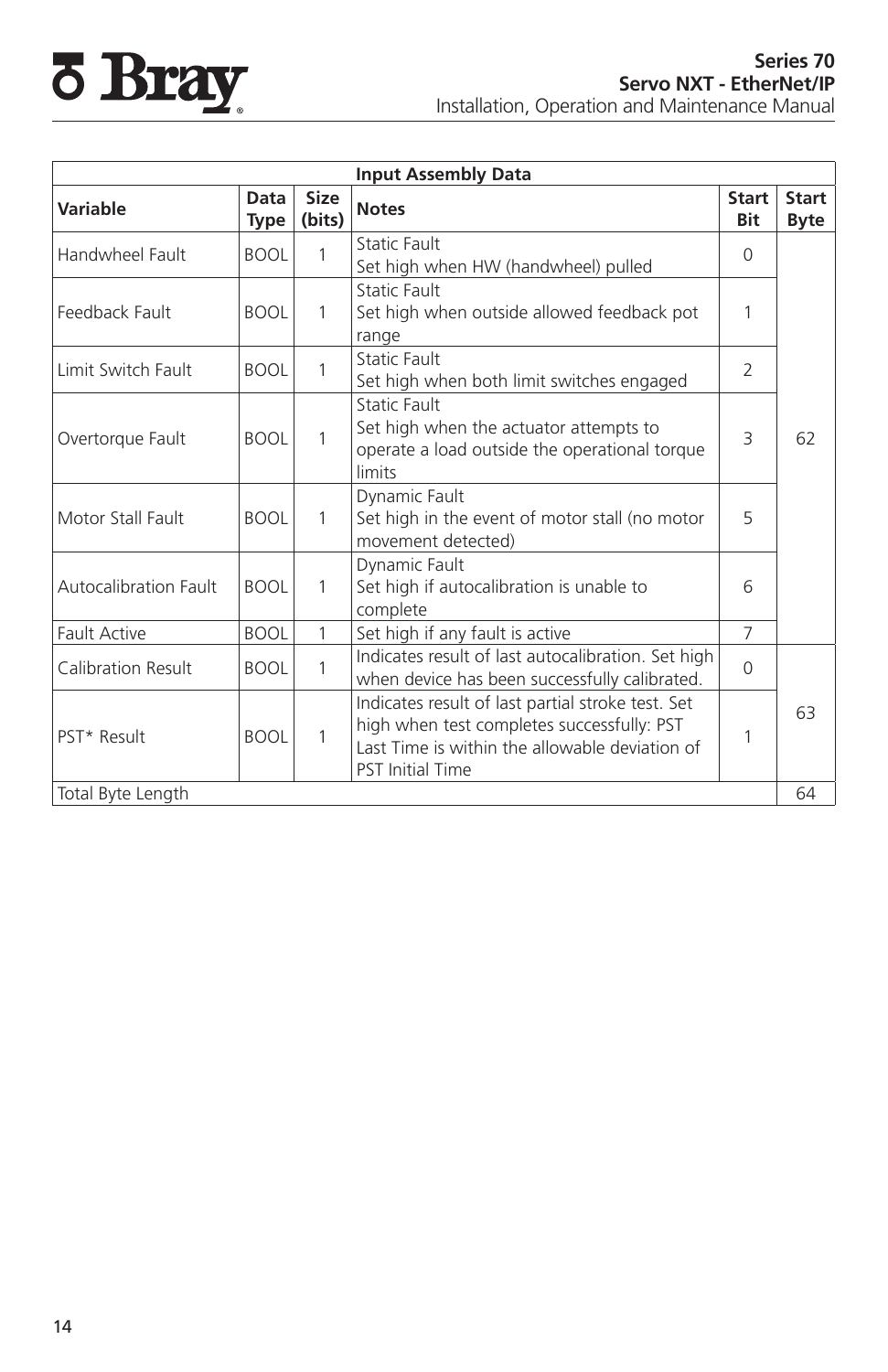## <span id="page-16-0"></span>**5.4.2 Output Assembly Data**

| <b>Output Assembly Data</b>    |                     |                       |                                                                                                                                                                                                                                                           |                     |                             |  |  |  |
|--------------------------------|---------------------|-----------------------|-----------------------------------------------------------------------------------------------------------------------------------------------------------------------------------------------------------------------------------------------------------|---------------------|-----------------------------|--|--|--|
| <b>Variable</b>                | Data<br><b>Type</b> | <b>Size</b><br>(bits) | <b>Notes</b>                                                                                                                                                                                                                                              | <b>Start</b><br>Bit | <b>Start</b><br><b>Byte</b> |  |  |  |
| <b>Command Position</b>        | REAL                | 32                    | Customer position setpoint.<br>Range: 0-100% (0-90°)                                                                                                                                                                                                      | $\Omega$            | $\Omega$                    |  |  |  |
| <b>Autocalibration Start</b>   | <b>BOOL</b>         | $\mathbf{1}$          | Toggle Bit<br>Change bit state to start internal<br>autocalibration routine. Operates the actuator<br>to the open and close positions to determine<br>the open and close offsets. Adjusts the<br>Feedback Position range to account for these<br>offsets. | 0                   | 4                           |  |  |  |
| <b>Autocalibration Stop</b>    | <b>BOOL</b>         | $\mathbf{1}$          | Toggle Bit<br>Change bit state to cancel an active<br>autocalibration. If autocalibration is not<br>running, this bit change is ignored.                                                                                                                  | 1                   | 4                           |  |  |  |
| Partial Stroke Test Start BOOL |                     | $\mathbf{1}$          | Toggle Bit<br>Change bit state to operate the actuator to<br>PST offset position to test device operability.                                                                                                                                              | $\overline{2}$      | 4                           |  |  |  |
| Partial Stroke Test Stop       | <b>BOOL</b>         | $\mathbf{1}$          | Toggle Bit<br>Change bit state to cancel an ongoing partial<br>stroke test`. If no test is running, this bit<br>change is ignored.                                                                                                                        | 3                   | 4                           |  |  |  |
| Manual Mode On                 | <b>BOOL</b>         | $\mathbf{1}$          | Toggle Bit<br>Change bit state to put the controller into<br>manual mode. If controller is already in<br>manual mode, this bit change is ignored.                                                                                                         | 4                   | 4                           |  |  |  |
| Manual Mode Off                | <b>BOOL</b>         | $\mathbf{1}$          | Toggle Bit<br>Change bit state to take the controller out of<br>manual mode. If controller is not in manual<br>mode, this bit change is ignored.                                                                                                          | 5                   | 4                           |  |  |  |
| Clear PST Times                | <b>BOOL</b>         | $\mathbf{1}$          | Toggle Bit<br>Change bit state to clear stored PST times.<br>If no PST times are stored, this bit change is<br>ignored.                                                                                                                                   | 6                   | 4                           |  |  |  |
| Clear Dynamic Faults           | <b>BOOL</b>         | $\mathbf{1}$          | Toggle Bit<br>Change bit state to disable any faults labelled<br>as dynamic. If no dynamic faults are active,<br>this bit change is ignored.                                                                                                              | 7                   | 4                           |  |  |  |
| Total Byte Length              |                     |                       |                                                                                                                                                                                                                                                           |                     | 8                           |  |  |  |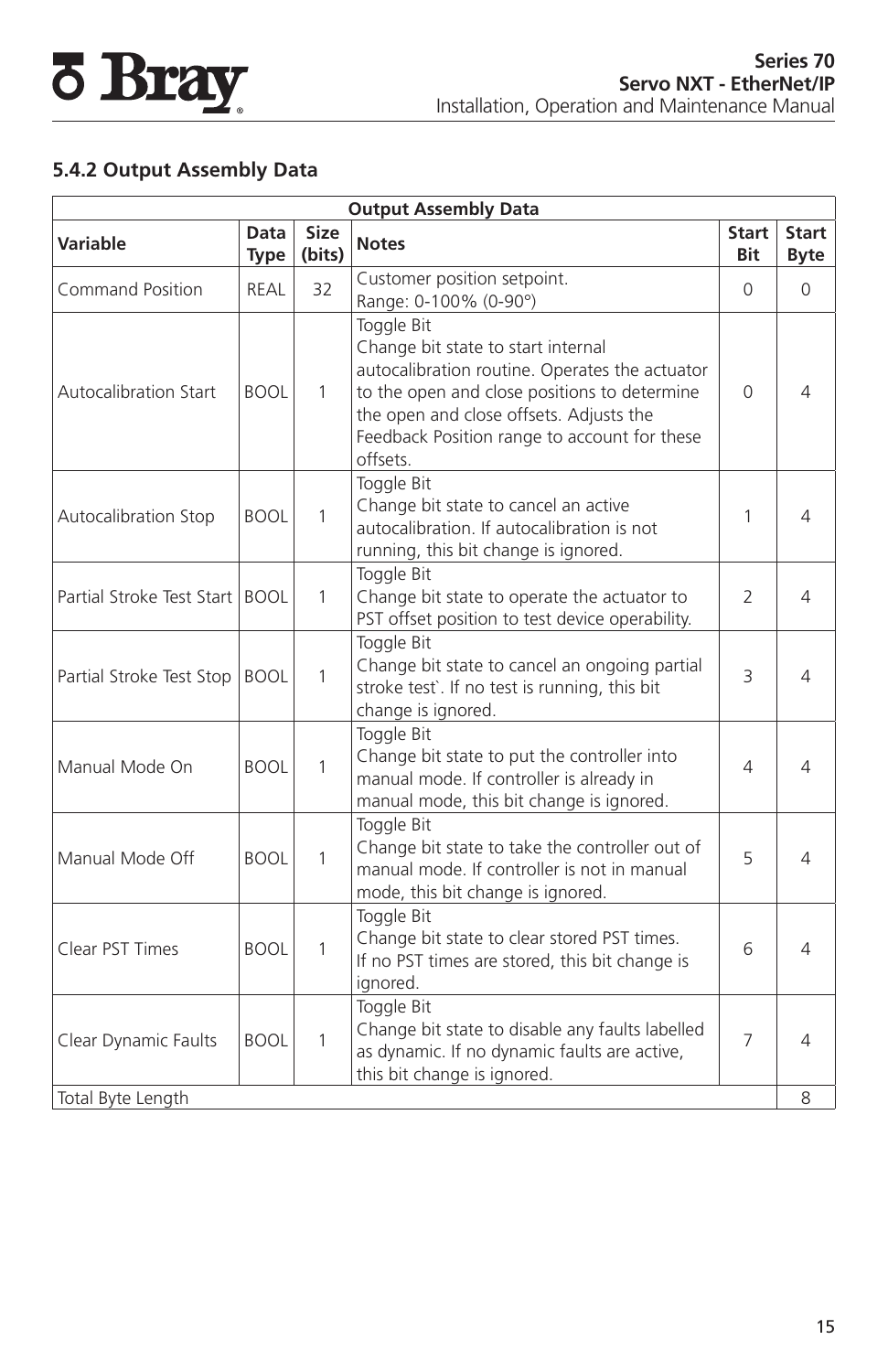## <span id="page-17-0"></span>**5.4.3 Configuration Assembly Data**

| <b>Configuration Assembly Data</b> |                            |                       |                                                                                                                                                  |                     |                             |  |  |
|------------------------------------|----------------------------|-----------------------|--------------------------------------------------------------------------------------------------------------------------------------------------|---------------------|-----------------------------|--|--|
| <b>Variable</b>                    | <b>Data</b><br><b>Type</b> | <b>Size</b><br>(bits) | <b>Notes</b>                                                                                                                                     | <b>Start</b><br>Bit | <b>Start</b><br><b>Byte</b> |  |  |
| <b>Failure Return Position</b>     | REAL                       | 32                    | Position actuator operates to in the event of<br>loss of Class 1 communication timeout.<br>Range: 0-100% (0-90°)<br>Default: 0% (0°)             | $\Omega$            | 0                           |  |  |
| PST* offset position               | REAL                       | 32                    | Offset from current position that the actuator<br>needs to travel during partial stroke testing.<br>Range: 0.5-50% (0.5-50°)<br>Default: 5% (5°) | $\overline{0}$      | 4                           |  |  |
| PST* allowable<br>deviation        | REAL                       | 32                    | Maximum error allowed between PST Initial<br>Time and PST Last Time<br>Range: 0.5-50% (0.5-50°)<br>Default: 10% (10°)                            | $\Omega$            | 8                           |  |  |
| Deadband                           | REAL                       | 32                    | Allowable offset from position.<br>Range: 0.5-10% (0.5-10°)<br>Default: 1% (1°)                                                                  | $\Omega$            | 12                          |  |  |
| Set Open Speed                     | <b>REAL</b>                | 32                    | Percent of max speed the motor should run at<br>in the open direction.<br>Range: 10-100%<br>Default: 100%                                        | $\mathbf 0$         | 16                          |  |  |
| Open Speed Start<br>Position       | <b>REAL</b>                | 32                    | Position where open speed limiting should<br>begin<br>Range: 0-100% (0-90°)<br>Default: 0% (0°)                                                  | $\Omega$            | 20                          |  |  |
| Open Speed End<br>Position         | <b>REAL</b>                | 32                    | Position where open speed limiting should end<br>Range: 0-100% (0-90°)<br>Default: 100% (90°)                                                    | $\mathbf 0$         | 24                          |  |  |
| Set Close Speed                    | REAL                       | 32                    | Percent of max speed the motor should run at<br>in the close direction.<br>Range: 10-100%<br>Default: 100%                                       | $\overline{0}$      | 28                          |  |  |
| Close Speed Start<br>Position      | <b>REAL</b>                | 32                    | Position where close speed limiting should<br>begin<br>Range: 0-100% (0-90°)<br>Default: 100% (90°)                                              | $\mathbf 0$         | 32                          |  |  |
| Close Speed End<br>Position        | REAL                       | 32                    | Position where close speed limiting should end<br>Range: 0-100% (0-90°)<br>Default: 0% (0°)                                                      | $\Omega$            | 36                          |  |  |
| Reverse Delay                      | REAL                       | 32                    | Time motor delays before reversing direction<br>Range: 1-10s<br>Default: 1s                                                                      | $\Omega$            | 40                          |  |  |
| Command Resolution                 | INT                        | 16                    | Adjustable resolution range for output<br>command position<br>0: 12-bit (Default)<br>1: 10-bit<br>$2:8-bit$<br>3: 6-bit                          |                     | 44                          |  |  |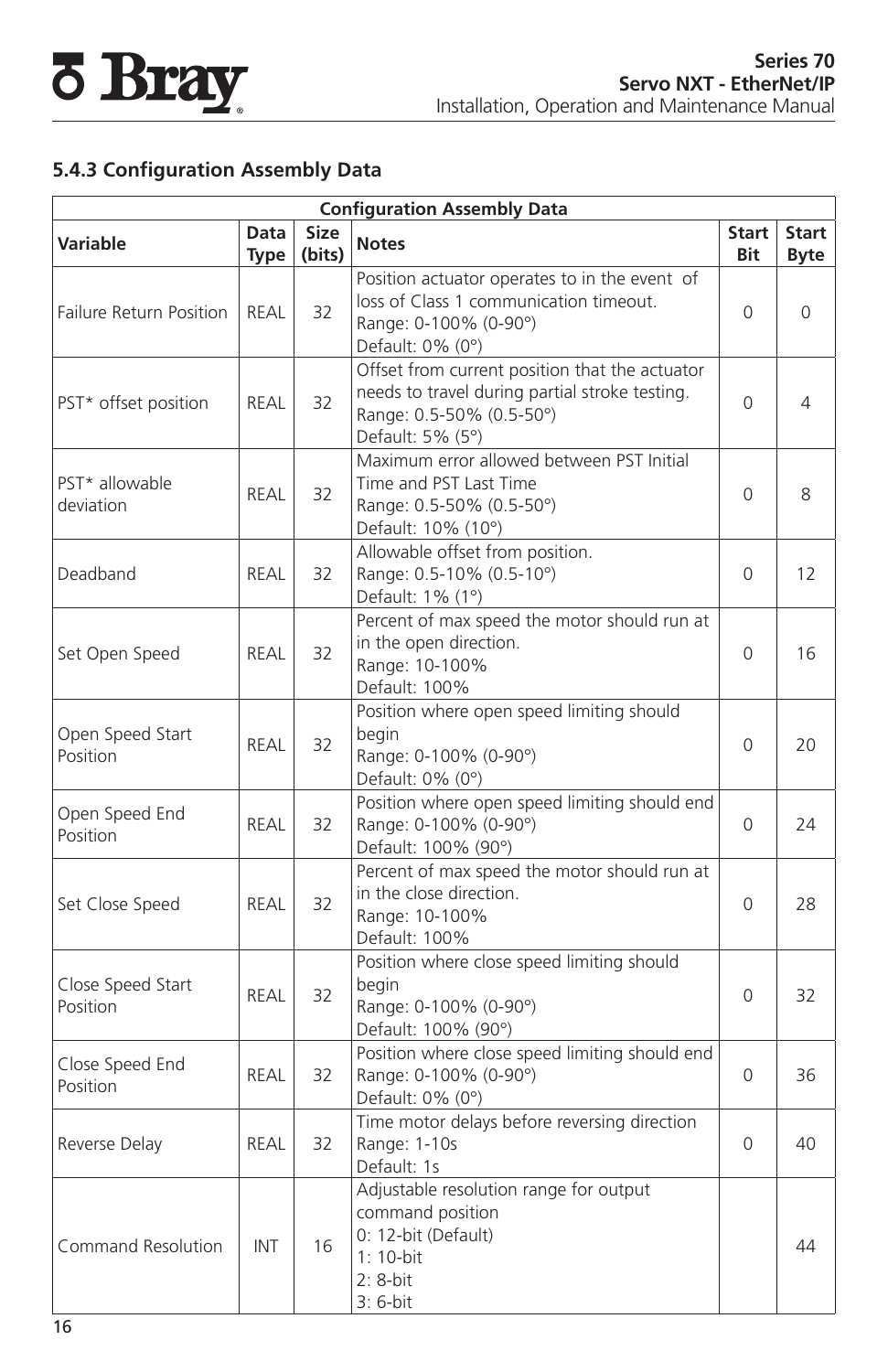# **8 Bray**

|                                   |                     |                | <b>Configuration Assembly Data</b>                                                                                            |                     |                             |
|-----------------------------------|---------------------|----------------|-------------------------------------------------------------------------------------------------------------------------------|---------------------|-----------------------------|
| <b>Variable</b>                   | Data<br><b>Type</b> | Size<br>(bits) | <b>Notes</b>                                                                                                                  | <b>Start</b><br>Bit | <b>Start</b><br><b>Byte</b> |
| Feedback Resolution               | INT                 | 16             | Adjustable resolution range for input feedback<br>position<br>0: 12-bit (Default)<br>$1: 10-hit$<br>$2: 8$ -bit<br>$3:6$ -bit |                     | 46                          |
| Reverse Command                   | <b>BOOL</b>         | $\mathbf{1}$   | When high, inverts output command position<br>range<br>Default: Low                                                           | $\Omega$            |                             |
| Reverse Feedback                  | <b>BOOL</b>         | 1              | When high, inverts input feedback position<br>range<br>Default: Low                                                           | 1                   |                             |
| Enable Actuator Speed<br>Limiting | <b>BOOL</b>         | 1              | Set high to enable speed limiting for the range<br>specified<br>Default: Low                                                  | $\mathfrak{D}$      |                             |
| Enable Torque Limiting            | <b>BOOL</b>         | 1              | Set high to enable torque limit switch<br>detection<br>Default: Low                                                           | 3                   | 48                          |
| Enable Motor Stall<br>Detection   | <b>BOOL</b>         | 1              | Set high to enable motor stall detection<br>Default: Low                                                                      | 4                   |                             |
| Enable Failure Return             | <b>BOOL</b>         | 1              | Set high to have actuator operate to Failure<br>Return Position upon loss of communication<br>Default: Low                    | 5                   |                             |
| Unit: Position                    | <b>BOOL</b>         | 1              | Low: %, High: °<br>Default: %                                                                                                 | 6                   |                             |
| Unit: Temperature                 | <b>BOOL</b>         | 1              | Low: °C, High: °F<br>Default: °C                                                                                              | 7                   |                             |
| Total Byte Length                 |                     |                |                                                                                                                               |                     | 52                          |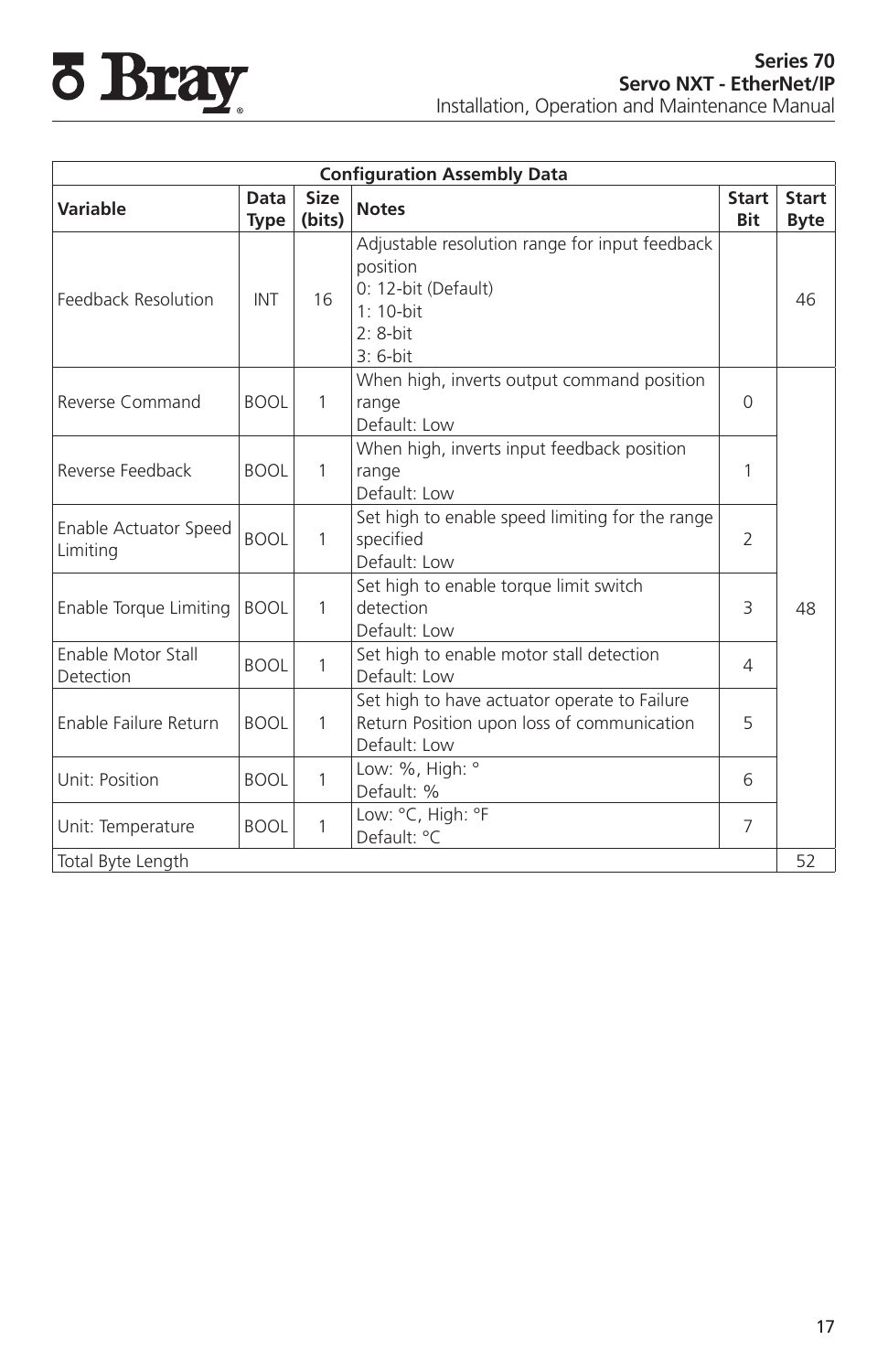<span id="page-19-0"></span>

## **6.0 Quick Start Guide**

- 1. Upload the EDS file for the Servo NXT EIP into the scanner that will be establishing the network connection.
- 2. Connect the Servo NXT EIP to the EtherNet/IP network through the M12 connector.
- 3. Assign the Servo NXT EIP an IP address through the DHCP server.
	- a. Alternatively, assign an address to the Servo NXT EIP through the TCP/IP object and set it to use the address set in memory.
- 4. Establish that explicit messages can be exchanged with the Servo NXT EIP through the network scanner.
	- a. Data received should align with the information contained in the EDS file. E.g. Identity Object class and instance attributes
- 5. Establish an implicit connection with the Servo NXT EIP using the Connection Manager attributes defined in the EDS file.
	- a. The Assembly object data attributes for the configuration array should be defined before the connection is established, as they can only be changed before the connection is established. Otherwise, the default values in the EDS file will be used.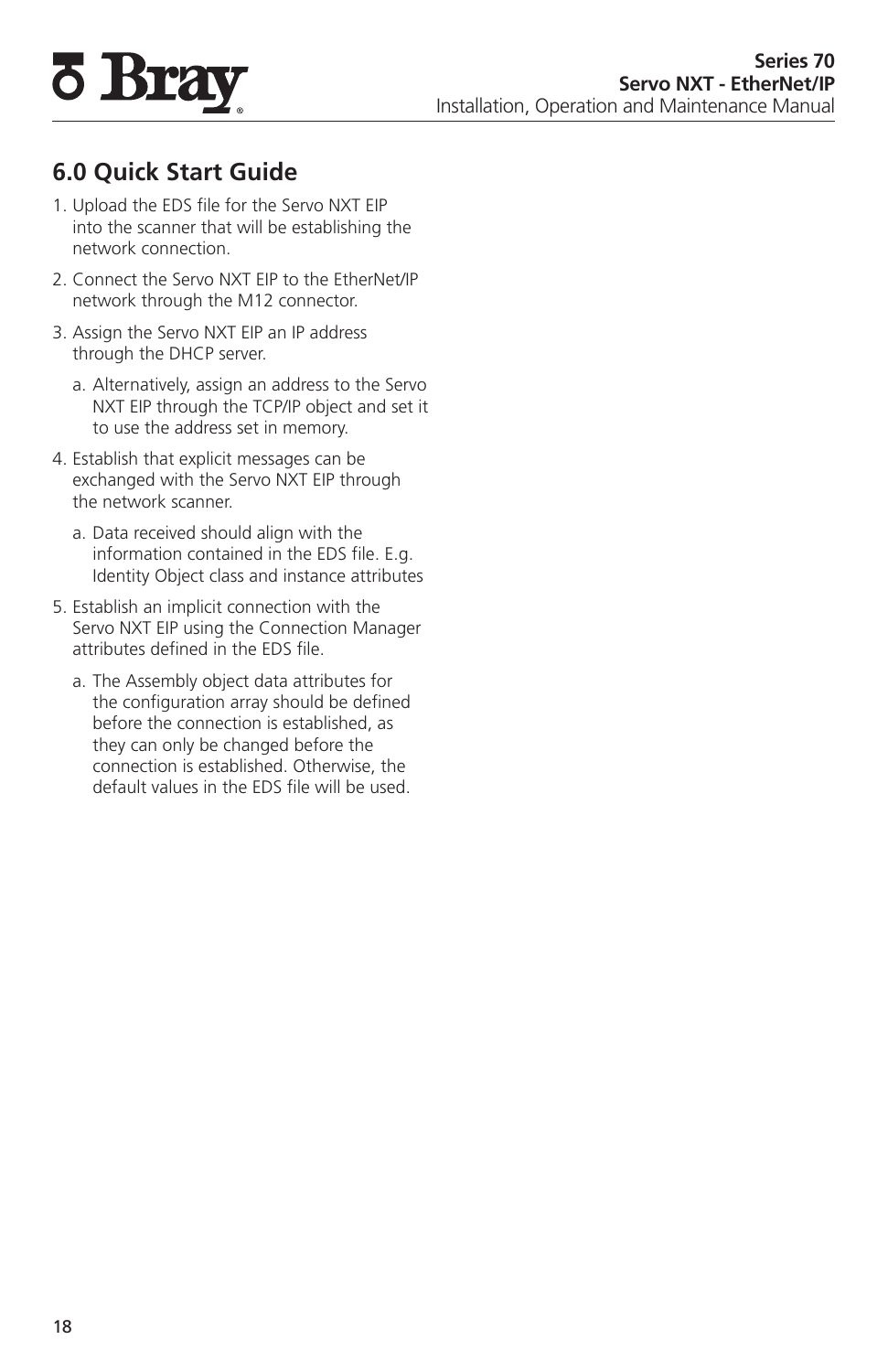<span id="page-20-0"></span>

## **7.0 Technical Specifications**

| <b>Mechanical</b>              |                                        |
|--------------------------------|----------------------------------------|
| Electronics Enclosure Material | PC/ABS Blend                           |
| Mounting Screw Material        | Nylon                                  |
| <b>Terminals</b>               |                                        |
| Wire Gauge                     | 26-16 AWG [0.13-1.31 mm2]              |
| Torque Limit                   | 3.5 in-lbs [15.6 N]                    |
| Voltage Limit                  | 200 V                                  |
| Current Limit                  | 5 A                                    |
| Switch Force                   | 0.79 lbf [3.5 N]                       |
| Temperature Rating             | $-25$ to 65°C                          |
| Installation                   | Designed for use within Bray actuators |

| <b>Electrical</b>  |                  |
|--------------------|------------------|
| Input Voltage      | 120VAC ± 10%     |
|                    | 230VAC ± 10%     |
|                    | $24VAC \pm 10\%$ |
|                    | $24VAC \pm 10\%$ |
| Motor Current, max | 5 A              |